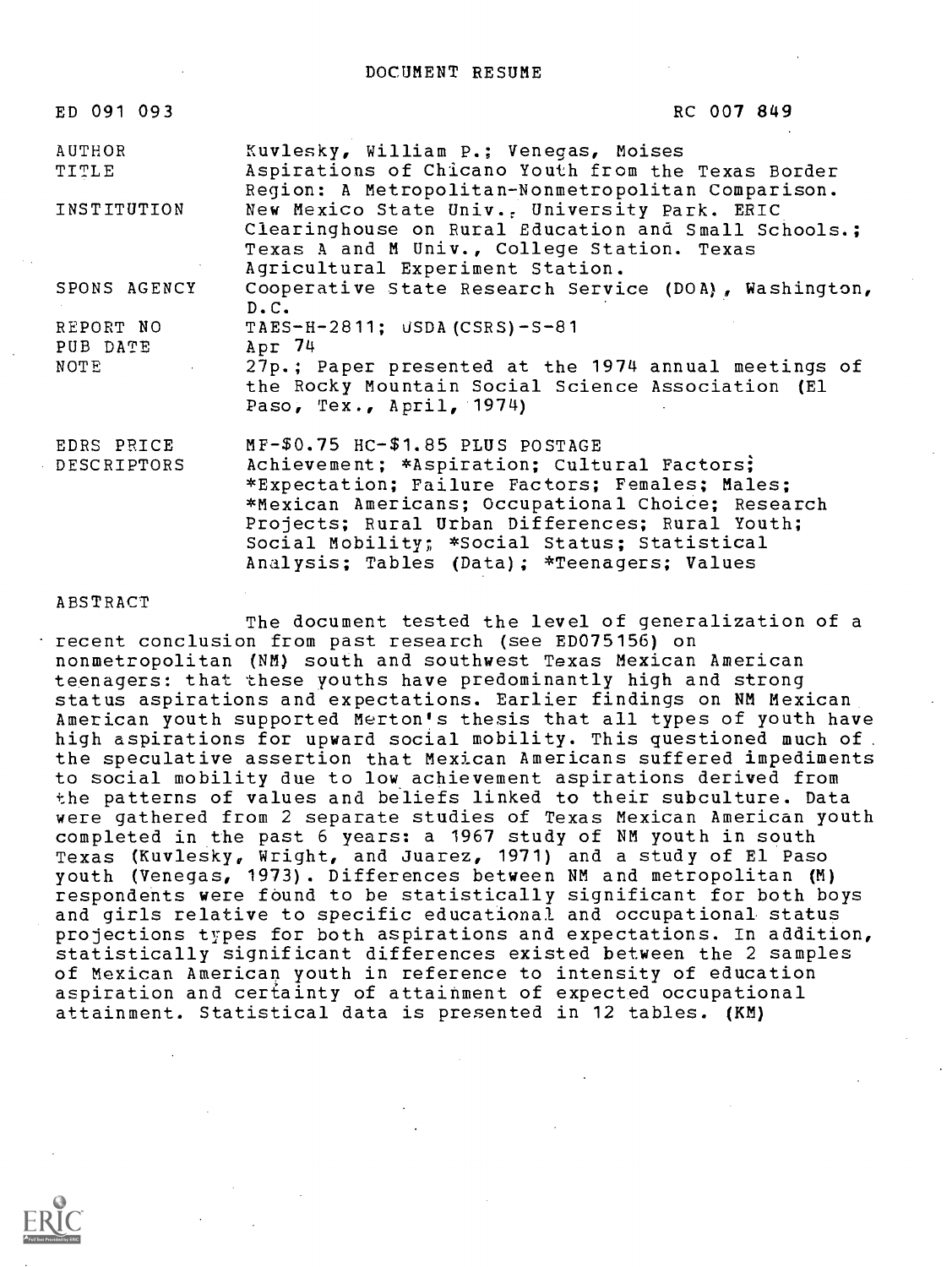# I US OEPARTMENT OF HEALTH.<br>"EDUCATION & WELFARE<br>NATIONAL INSTITUTE OF

THIS IDOCHATION IN EARLY AND INTEREST REPRODUCED EXACTLY AN RECEIVED FROM IHE PERNON OR ORGANIZATION ORIGIN.<br>ATING IT: POINTS OF VIEW OR OGNUMS STATED DO NOT NECESSARIL'S REPRE<br>SENTOFICIAL NATION OR PILITED<br>EDUCATION POSITION OR PILICE

DO NOT CITE WITHOUT PERMIS

OF THE AUTHORS<br>Permission Auntie

ASPIRATIONS OF CHICANO YOUTH FROM THE TEXAS BORDER REGION: A METROPOLITAN-NONMETROPOLITAN COMPARISON\*

> William P. Kuvlesky Texas A&M University and Prairie View A&M University

Moises Venegas Southern Colorado State University

67822002

\*Paper presented at the 1974 annual meetings of the Rocky Mountain Social Science Association, El Paso,' April, 1974. This research contributes to USDA-CSRS Southern Regional Project S-81, "Development of Human Resource Potentials of Rural Youth in the South and Their Patterns of Mobility," through work supported by ERIC-CRESS (New Mexico State University) and the Texas Agricultural Experiment Station project H-2811. The authors wish to acknowledge use of data analysis on educational status projections developed by Rumaldo Juarez of the Department of Agricultural Economics and Rural Sociology, The Pennsylvania State University. A broader more detailed analysis of the data reported and other data, interpreted within a more inclusive frame of sociological reference will appear in a forthcoming book chapter by Kuvlesky and Juarez (1974).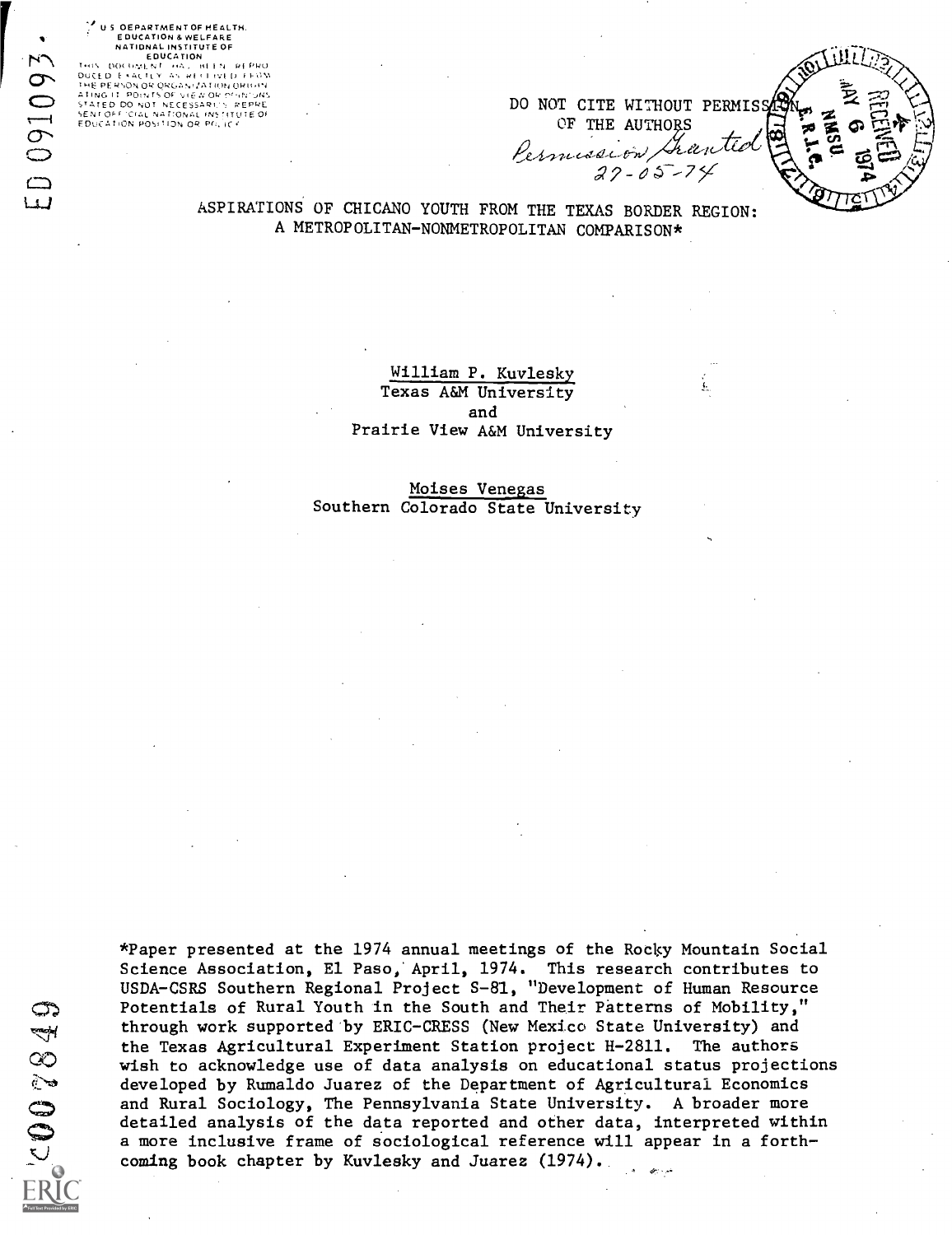#### Introduction

The purpose of this research is to attempt to test the level of generalization of a recent conclusion from our past research on nonmetropolitan, south and southwest Texas Mexican American teen-agers: that these youth have predominantly high and strong status aspirations and expectations. This attempt was made possible by a recent replication of our earlier NM (nonmetropolitan) study carried out by Moises Venegas in El Paso.

Our earlier findings on the NM Mexican American youth supported Merton's thesis that all types of youth, including Mexican American youth, in American society have high aspirations for upward social mobility (Kuvlesky, Wright, and Juarez, 1971). This brought into question much of the speculative assertions that Mexican American youth suffered impediments to social mobility due to low achievement aspirations derived from the patterns of values and beliefs linked to their minority subculture (Wright, Salinas, and Kuvlesky, 1973; Hernandez, 1970). Obviously, the assertion can be made that our earlier findings about NM Texas Mexican Americans are atypical--an exception to the more general patterns which prevail among Mexican American youth, particularly those residing in large M (metropolitan) areas.

Given the fact that little in the way of comparable past research has been accumulated on aspirations of a variety of Mexican American youth, it is legitimate to question how far you can generalize from one small study of Mexican Americans living in small places along the Mexican border

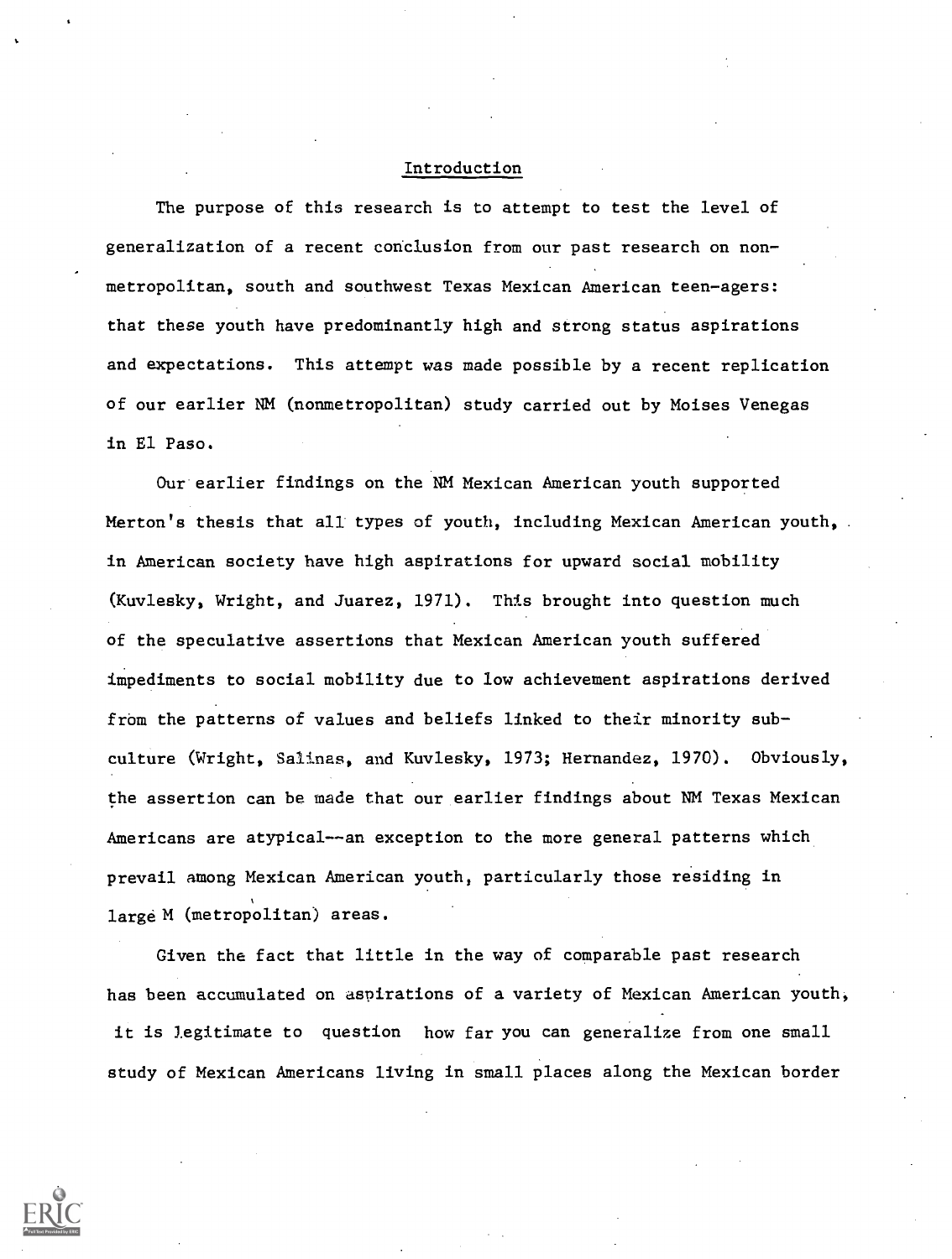in one state. Only one rather dated study done in the southwest has been reported on M (metropolitan) Mexican American youths' status aspirations-- Heller's analysis based on a Los Angeles study carried out in the late fifties (Heller, 1966). The few other past reports we could locate indicated results that appeared to support our conclusions; although, for one reason or another questions could be raised about comparability between those findings and ours (Kuvlesky, Wright, and Juarez, 1973). Only Heller's (1966) inferences from the much earlier Los Angeles findings appeared to directly challenge our conclusions; however, Heller's findings were based on responses indicating expectations (anticipated attainments), not aspirations (desired attainments), and of course, represent a historical period for the Mexican American much different from that of the late sixties and the present.

Past research generally indicates that urban youth have higher status projections than rural youth (Kuvlesky, 1973). However, this generalization has never to our knowledge been tested adequately for Mexican Americans.

#### Specification of Research Objectives

The analysis reported here attempts to answer the strictly empirical question of whether or not NM and M Mexican American teen-age boys and girls are similar in reference to the following dimensions of the framework of status projections they maintain within the context of the Texas data available to us:

# A. Educational Status Projections

- 1. Level of Aspiration (desired status)
- 2. Level of Expectation (anticipated status)
- 3. Anticipatory Goal Deflection (difference between 1. and 2.)
- 4. Intensity of Aspiration (strength of desire)
- 5. Certainty of Expectation (certainty of attainment)



 $-2-$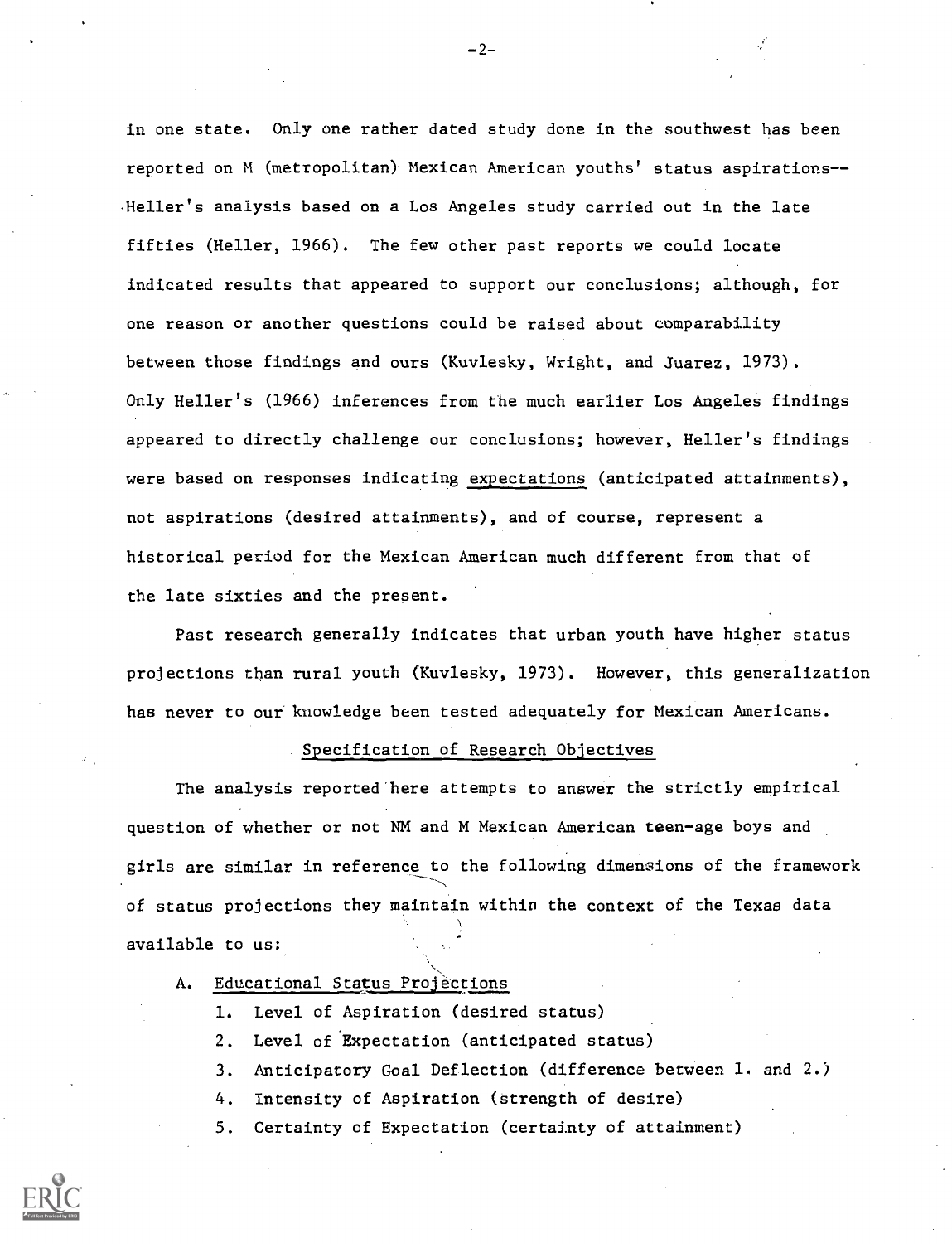B. Occupational Status Projections

- 1. Level of Aspiration
- 2. Level of Expectation
- 3. Anticipatory Goal Deflection
- 4. Intensity of Aspiration
- 5. Certainty of Expectation

## Conceptual Frame

 $-3-$ 

The conceptual distinctions differentiated above and evaluations of their empirical utility have been specified a number of times in other publications (Kuvlesky and Beeler, 1966; Kuvlesky, Wright, and Juarez, 1971; Kuvlesky, 1973; Cosby, et al., 1973). However, a brief overview is provided here. Status projections refer to an individual's cognitive orientations toward future social statuses and are of two types--aspirations and expectations. Each of these types has two dimensions--a status object and an orientation element. Aspirations consist of projections involving a varialle amount of desire (orientation) toward a particular position delineated in some status area (status object). Expectations refer to anticipated actual attainments, whether they are desired or not, and vary in degree of certainty of projected attainment. The status object specified for aspiration and expectation in a given status area can vary and this potential variation is labeled anticipatory goal deflection-it is assumed that expectations are modifications of aspirations when they are found to be incongruent.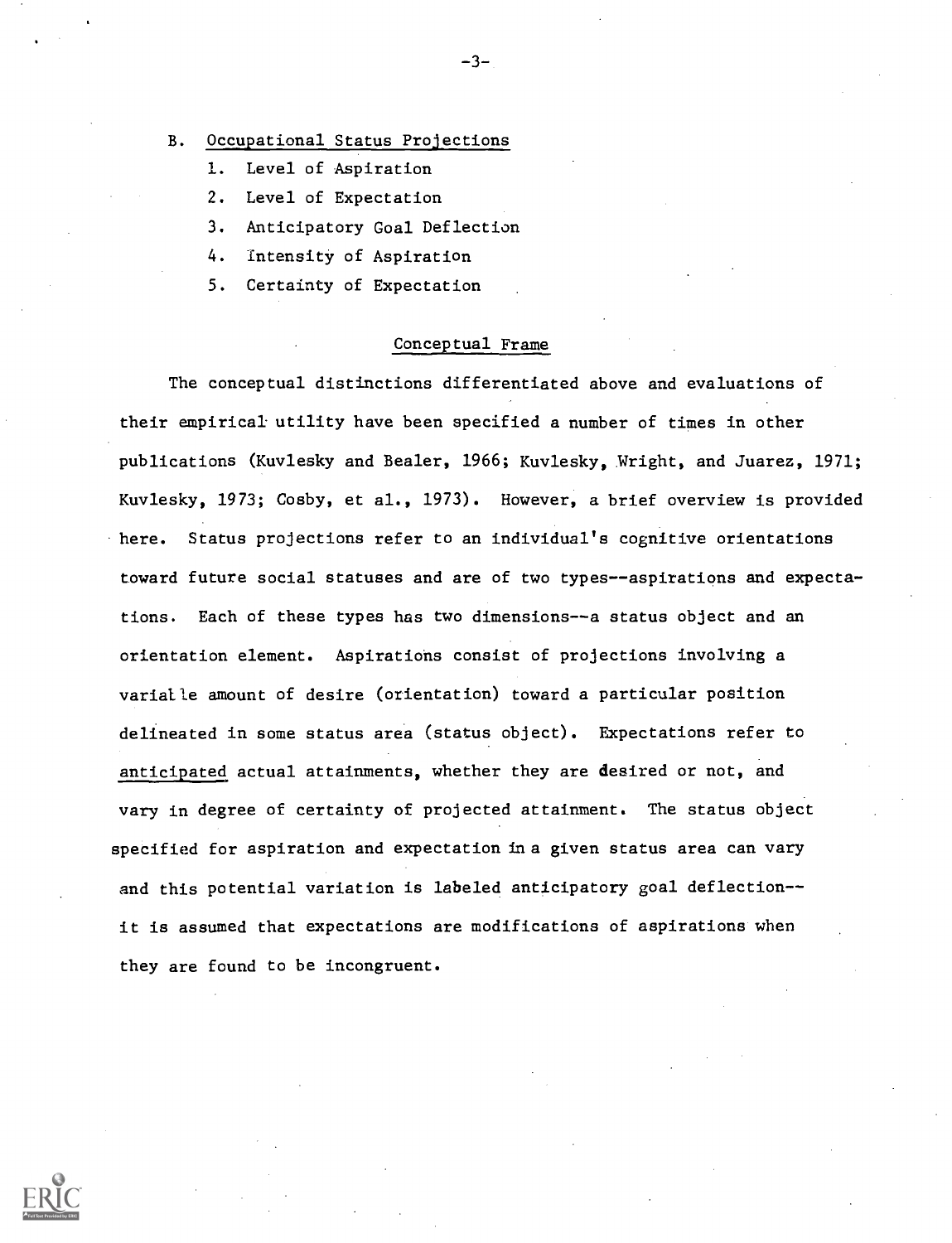## Data and Methods

-4--

The analysis to be reported here is based on comparative data from of two separate but similar studies of Texas Mexican American youth completed in the past six years: our 1967 study of nonmetropolitan youth in South Texas (Kuvlesky, Wright, and Juarez, 1971) and a 1973 study of El Paso youth by Venegas (1973), Table 1. Each of these studies is described briefly below.

#### 1967 Nonmetropolitan (ST-67)

Data were obtained from interviews with high school sophomores attending school during the spring of 1967 in four Texas counties adjacent to or close to the Mexican border -- Dimwit, Maverick, Starr, and Zapata (Wright, 1968:141-143). These counties were selected to include high proportions of Mexican Americans, low-income families, and rural, nonmetropolitan residents as compared with Texas as a whole. The four NM counties in which the respondents resided were characterized by a proportionately high rate of rural or small city residents, a disproportionately high Mexican American population, and a low median family  $\delta$  and  $\delta$  and  $\delta$ income. In all four, the education of adults over 24 averaged only 5-6 years, agricultural employment accounted for the major portion of the labor force, and the skilled force was much smaller than the unskilled. The seven high schools in these four counties exhibited a great deal of variability.

In general, the sophomore classes were heavily Mexican American. All high school sophomores attending school the date of the interview

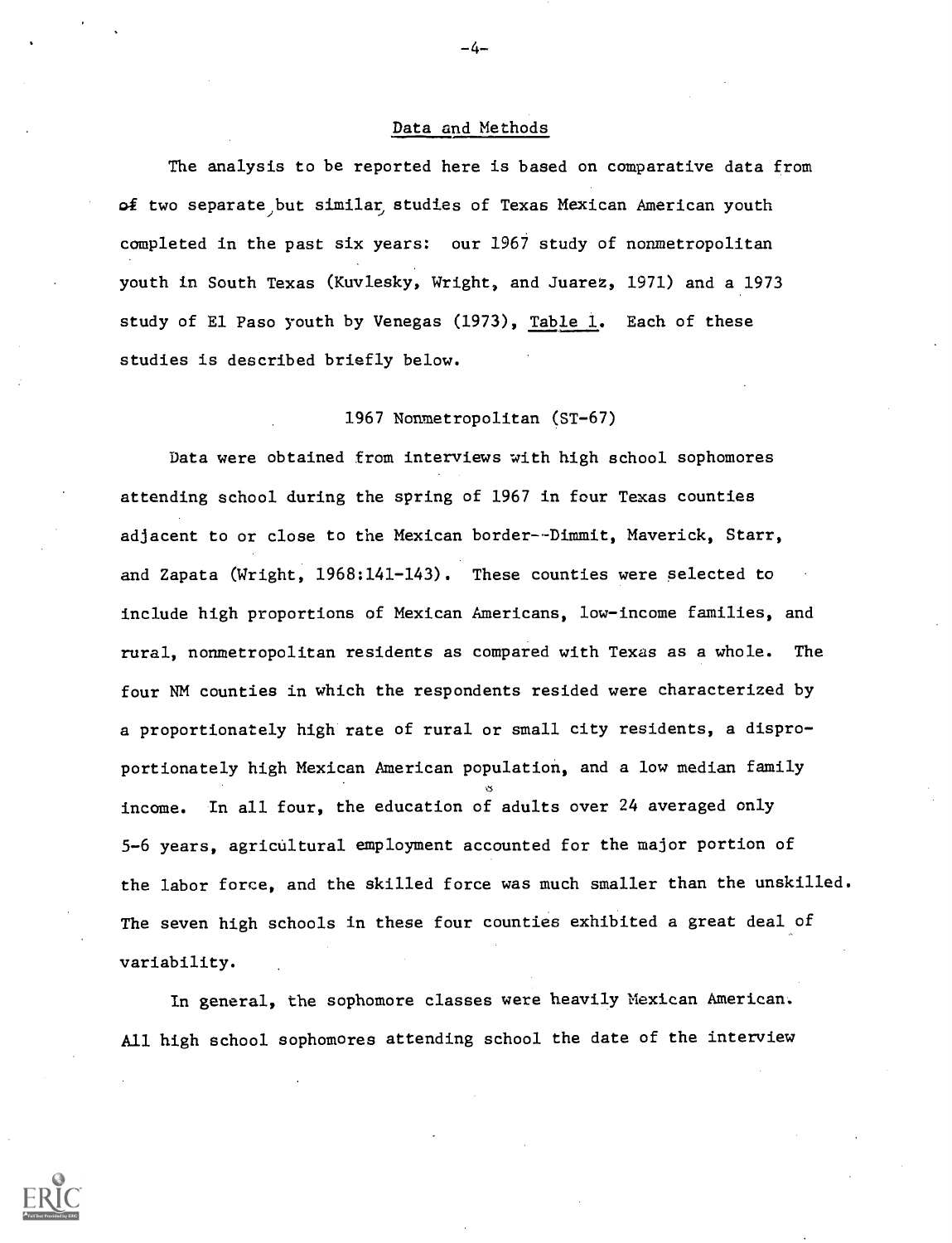were asked to respond to a group-administered questionnaire. The respondents were guaranteed that their responses would be kept confidential. Only those students who were present on the day of the interview (90% of those enrolled) were included in the study: a total of 596 Chicanos.

## 1973 Metropolitan Study (EP-73)

During the spring of 1973, a collaborative study between ERIC-CRESS (New Mexico State University) and the Texas Agricultural Experiment Station was carried out in El Paso under the direction of Moises Venegas (1973). The study included a 5% sample of all sophomores and seniors in 12 of the 13 schools in the El Paso and Ysleta school districts. Complete data were collected on 300 Chicano high school students through a series of groupadministered schedules.

The stimulus questions used in this study were identical to those used in the 1967 South Texas study and care was taken to use compatible interviewing and coding procedures (Venegas, 1973). Even given the expenditure of a lot of effort to assure that the El Paso data would be as exactly comparable as possible to our earlier study in South Texas, there are several factors to consider in interpreting the comparative results--the six years difference in time of observation and the fact that the ST-67 respondents were sophomores, while the EP-73 respondents were made up of both sophomores and seniors.\* Each of these differences between the studies could explain differences in status projection comparisons according to past research: seniors tend to have, in the aggregate, slightly lower levels of status projections than sophomores and; little hard data exists to determine whether or not status projections

\*Venegas (1973) reports little difference between sophomotes and seniors on status projection elements.

-5--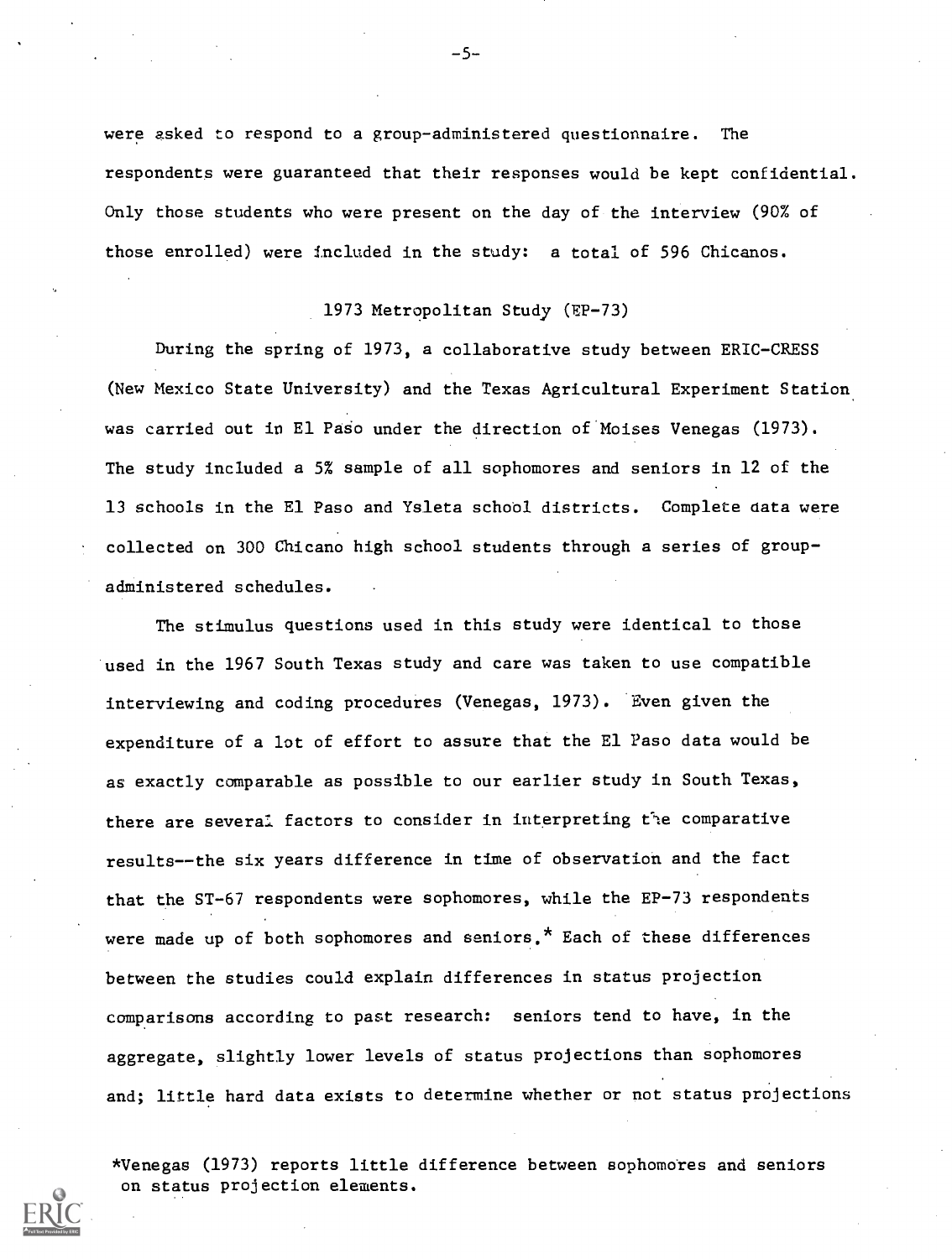of Mexican American youth or of any other type of youth are changing over historical time, although some have speculated that the aspirations . and expectations of disadvantaged youth are rising. All in all, the differences probably produced in status projections by these 2 variable aspects of the two data sets would not off-set substantial place of residence differences in our opinion. At any rate, for the present and relative to what syntheses have been done in the past, these can be judged to be very comparable studies.

## Analysis and Findings

Educational Status Projections

## Aspirations and Expectations (Tables 2 and 3)

Differences between the ST-67 and EP-73 respondents were found to be statistically significant in reference to both type of educational aspiration and type of educational expectation for both males and females. The major difference between the two samples was that proportionately twice as many nonmetropolitan respondents desired to terminate with high school graduation, whereas the metropolitan respondents more often desired vocational or technical training after high school. A similar but slightly more marked pattern of difference was observed in reference to lifetime educational status "really expected." When the specific educational type categories were collapsed into broad SES class levels (see figures in parentheses in Tables 1 and 2), the nonmetropolitan Mexican American youth were observed to have low aspirations and expectations more frequently and intermediate level orientations less frequently than their metropolitan counterparts regardless of sex.



-6-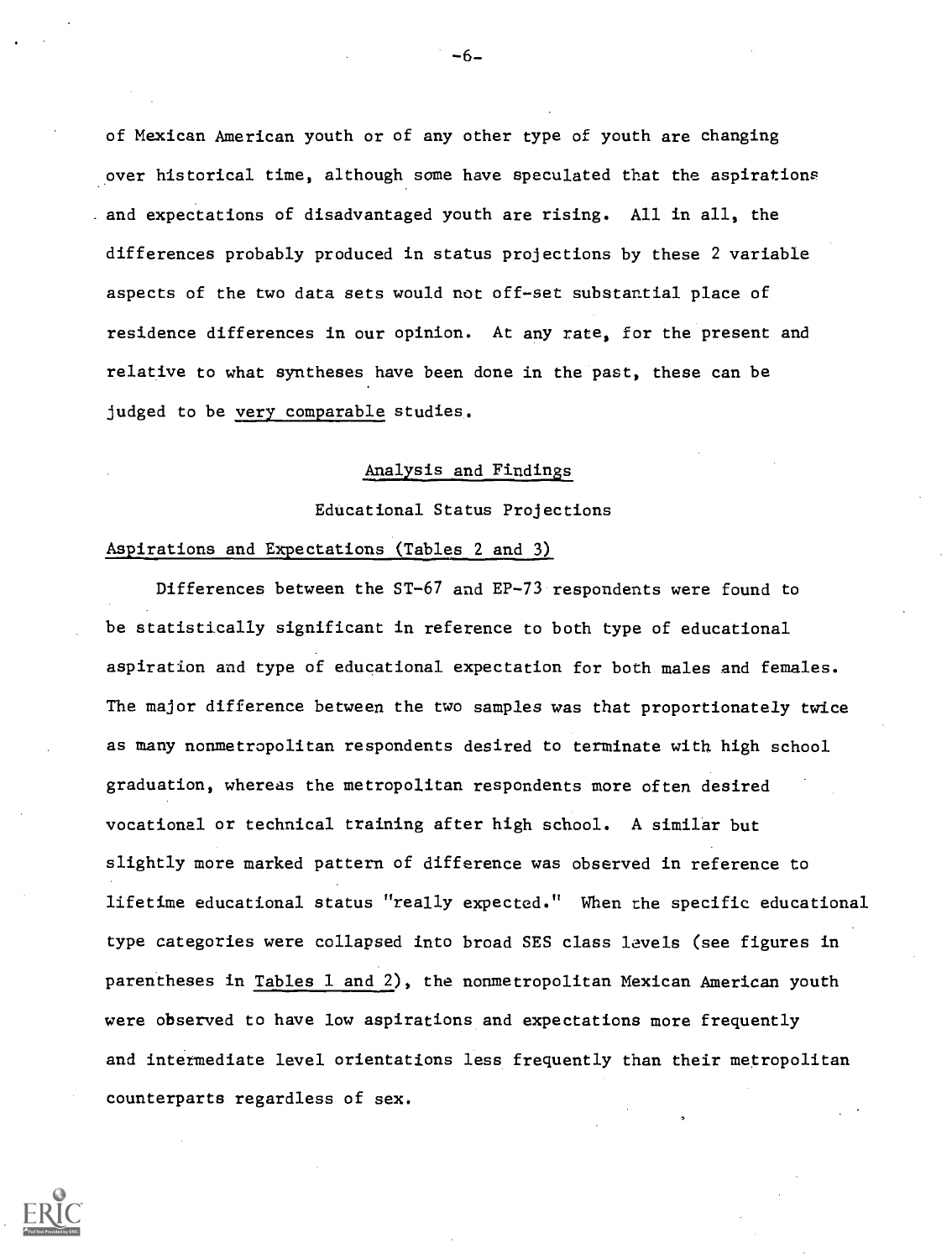Given these differences noted above, it is important to note some general similarities that exist among the two populations of Mexican Americans as follows:

- A. Educational Aspirations
	- (1) A majority or near majority of both boys and girls desired to at least graduate from a four year college-they had high level educational goals.
	- (2) Only about one fifth of the nonmetropolitan and less than one out of every 10 of the metropolitan Mexican American boys and girls were judged to have low level aspirations.

#### B. Educational Expectations

- (1) More of both study populations expected low levels of educational attainment; however, the proportion was always less than one third of any grouping.
- (2) From about cue third to almost one half of each of the four groupings of respondents considered actually really expected to attain a four-year college degree.

# Anticipatory Goal Deflection (Table 4)

The ST-67 and EP-73 respondents did not differ at all, regardless of sex, in reference to the incongruence existing between what they desired and what they expected in reference to educational status attainment. Roughly two thirds of each sex grouping from the two populations demonstrated no anticipatorydeflection from educational aspirations at all, and most of the remainder experienced negative deflection (expectations lower than aspirations).

#### Intensity of Aspirations (Table 5)

It can be readily seen that the nonmetropolitan respondents more frequently maintained a strong desire for their educational aspirations than the metropolitan respondents. Still, it is important to note that

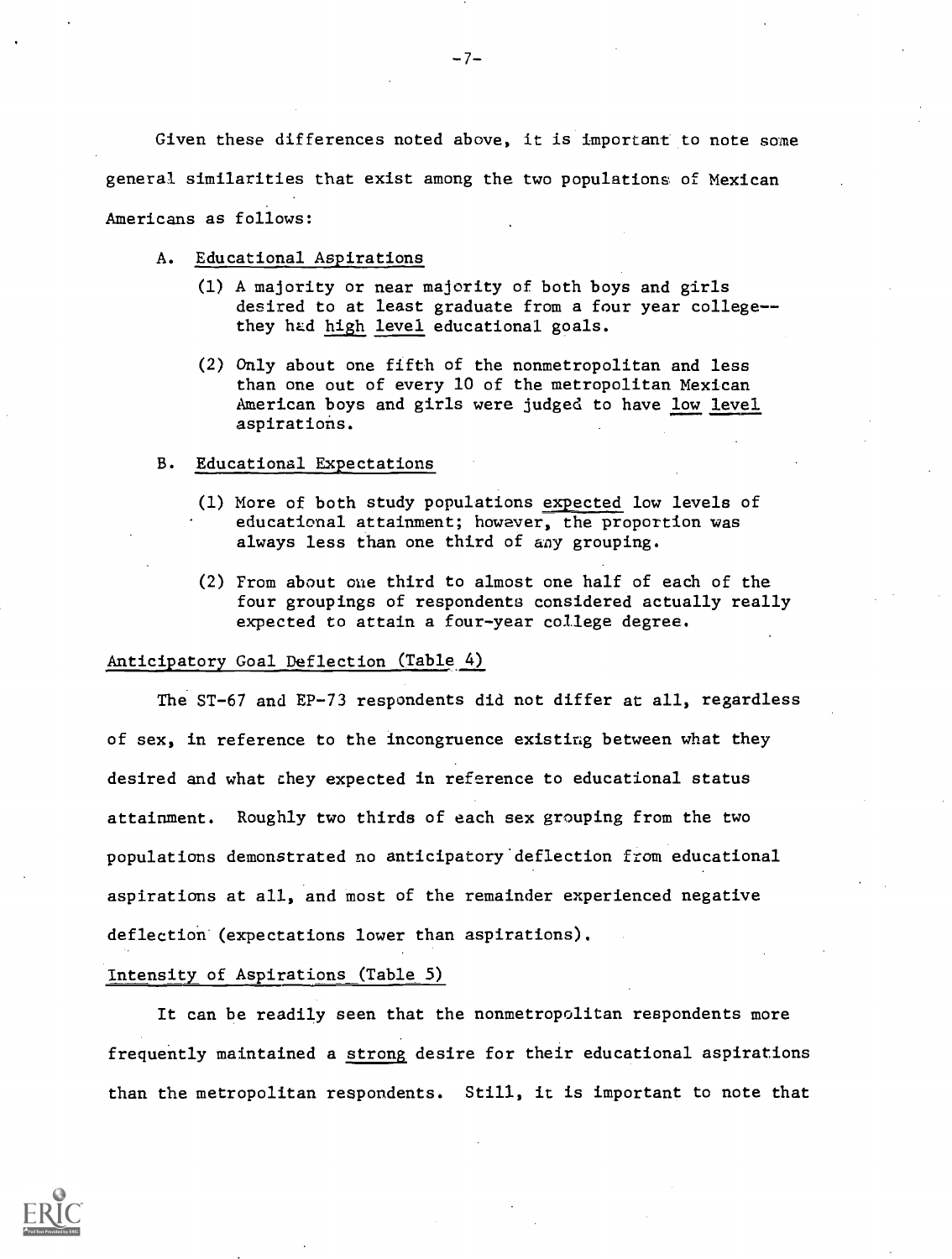a majority of boys and girls in both samples indicated strong desire for their educational goals and few indicated weak attachment to their goals.

## Certainty of Expectation (Table 6)

The metropolitan and nonmetropolitan youth studied did not differ Substantially in regard to how certain they felt about attaining the education they really expected--they were split about in half in all cases between feeling some degree of certainty ("very certain" and "certain") or, conversely, some degree of uncertainty ("not very certain" and "uncertain").

#### Occupational Status Projections

# Aspirations and Expectations (Tables 7 and 8)

The ST-67 and EP-73 youth were very similar in the broad status levels of occupation they aspired to. Roughly two- thirds of each grouping aspire to achieve high occupational status and very small proportions desire low prestige jobs. Expectations, while generally lower than aspirations, remain high for the most part: almost half anticipated attaining high occupational status and most of the remainder expect intermediate prestige level jobs, which would still represent upward mobility for most of them.

Given the general status level similarities between these two Mexican American populations mentioned above, a comparison on more specific types of aspirations and expectations by sex does reveal some patterned differences between them. These differences occur mostly in reference to aspirations aimed at high status achievement: ST-67 boys

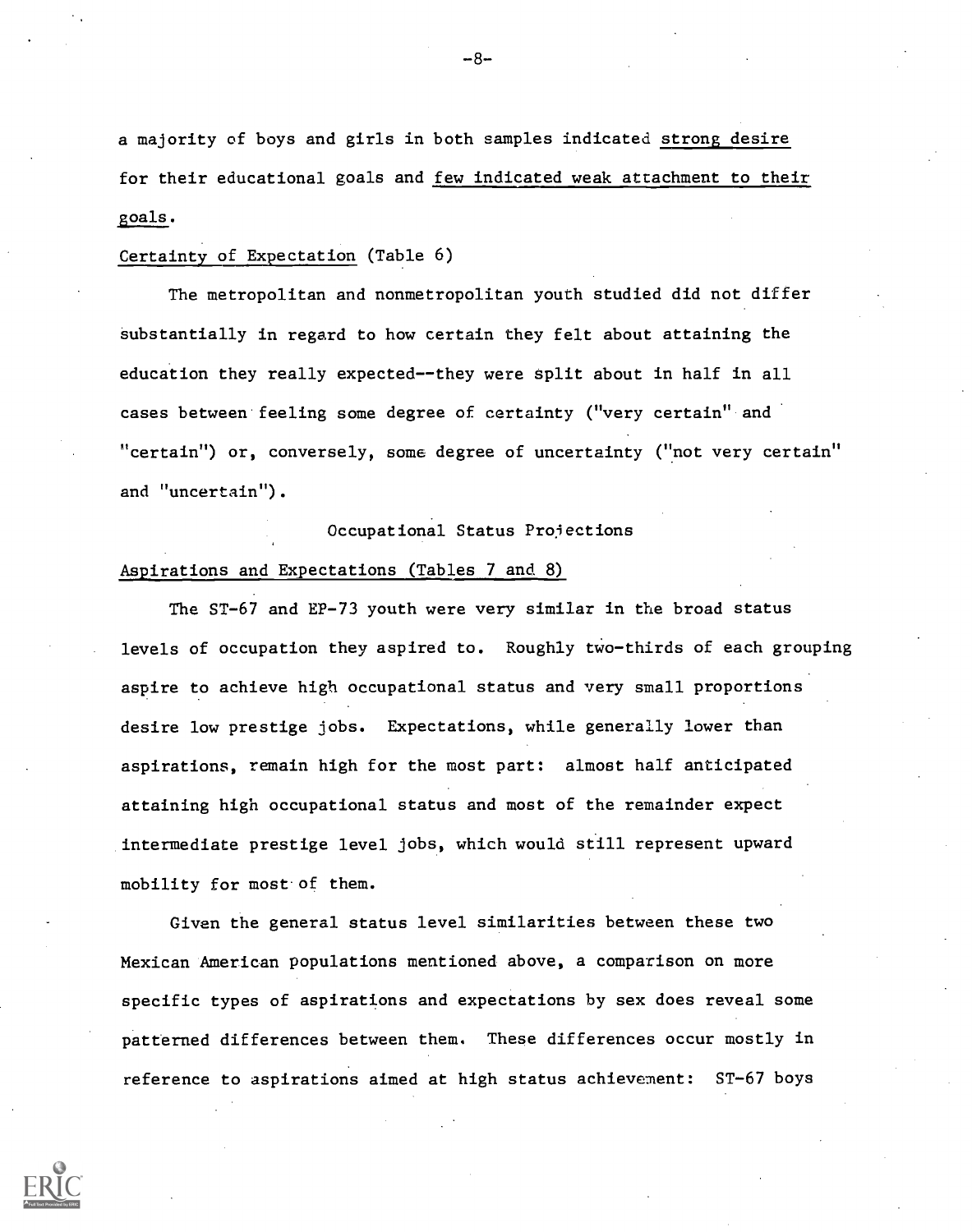and girls are more likely to shoot for lower prestige professional jobs and less likely to aim for those of higher status ranks (i.e., lawyer, doctor, college professor, and etc.) and glamour jobs (i.e., pro sports, entertainer, and etc.). Similar but less substantial patterns can be observed for job expectations. In summary, at a more abstract status level the nonmetropolitan-metropolitan differences usually observed in status 'projections of other kinds of youth were not observed here (Kuvlesky, 1973).

Sex differences in occupational aspirations and expectations are patterned similarly between the two study populations as summarized below by status level:

- High: Mexican American girls more often tended to desire and expect low prestige professional jobs (i.e., teacher, nurse, and lab technician) and less often desired or expected high prestige professional and glamour jobs than their male counterparts.
- Intermediate: Girls were heavily concentrated in the "Clerical, Sales" category for both aspirations and expectations, while boys tended to concentrate in the "skilled Blue Collar" and "Managerial" types.
- Low: Girls were less often found in the "operative" and "laborer" categories than males for both types of status projections, though proportions in all cases were very small.

Another consistent sex difference relative to expectations, was that small proportions of females expected their life-time work to be "housewife"--almost none of them desired this.

The sex differences observed above are consistent with what has been observed in the past for Black and White youth (Kuvlesky and Ohlendorf, 1968). The interstudy consistency of these sex-linked differentials again offer evidence indicating the general similarity of nonmetropolitan and metropolitan Mexican American youth.

 $-9-$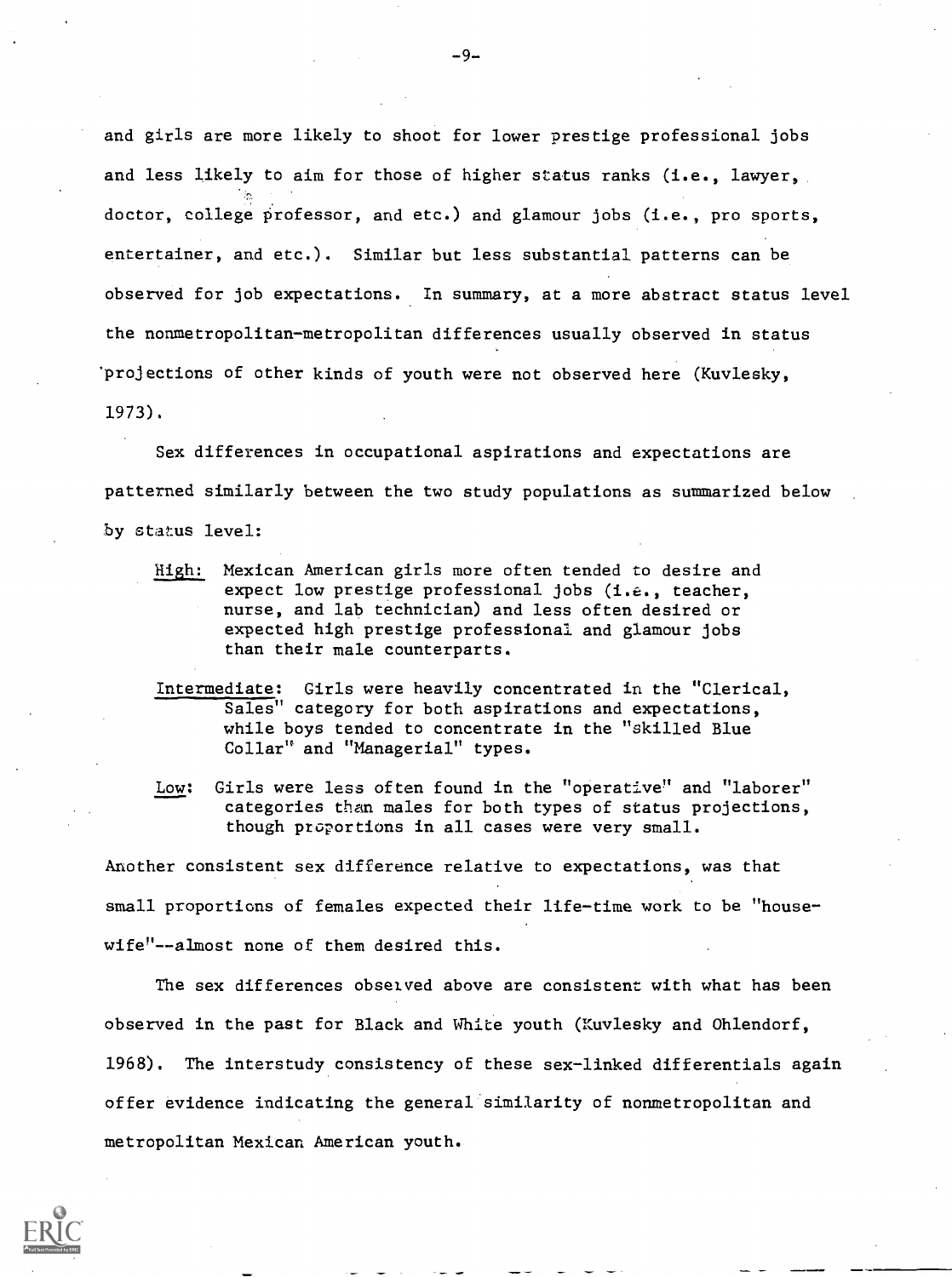# Anticipatory Goal Deflection (Table 9)

Little difference is observed between the ST-67 and EP-73 studies in reference to anticipatory deflection from occupational goals. Generally, a little over half the youth do not experience anticipatory goal deflection and the majority who do--about 1/3 of each total grouping--indicate that their expectations are lower than their aspirations. El Paso youth, particularly females, experienced slightly more goal deflection than did the nonmetropolitan youth. From these findings it can be inferred that at least a third of the two sets of Mexican American youth studied made a downward adjustment from high level aspirations to lower expectations probably in light of perceived impediments to mobility. The fact that negative anticipatory goal deflection rates were more substantial in reference to occupation may indicate that some of the perceived barriers to mobility are directly linked to factors inhibiting job entrance or job promotion.

 $-10-$ 

# 'Intensity of Aspiration (Table 10)

As was the case for educational goals, the two studies demonstrated congruent findings on intensity of desire associated with life-time occupational goals: over 7 out of 10 respondents indicated a strong desire to achieve these goals and very few demonstrated weak desires in this regard.

## Certainty of Expectation (Table 11)

Only about one in 10 of both groupings of Mexican Americans studied felt "uncertain" or "very uncertain" about the chances of achieving their expected life-time jobs, Table 15. On the other hand, a near majority or

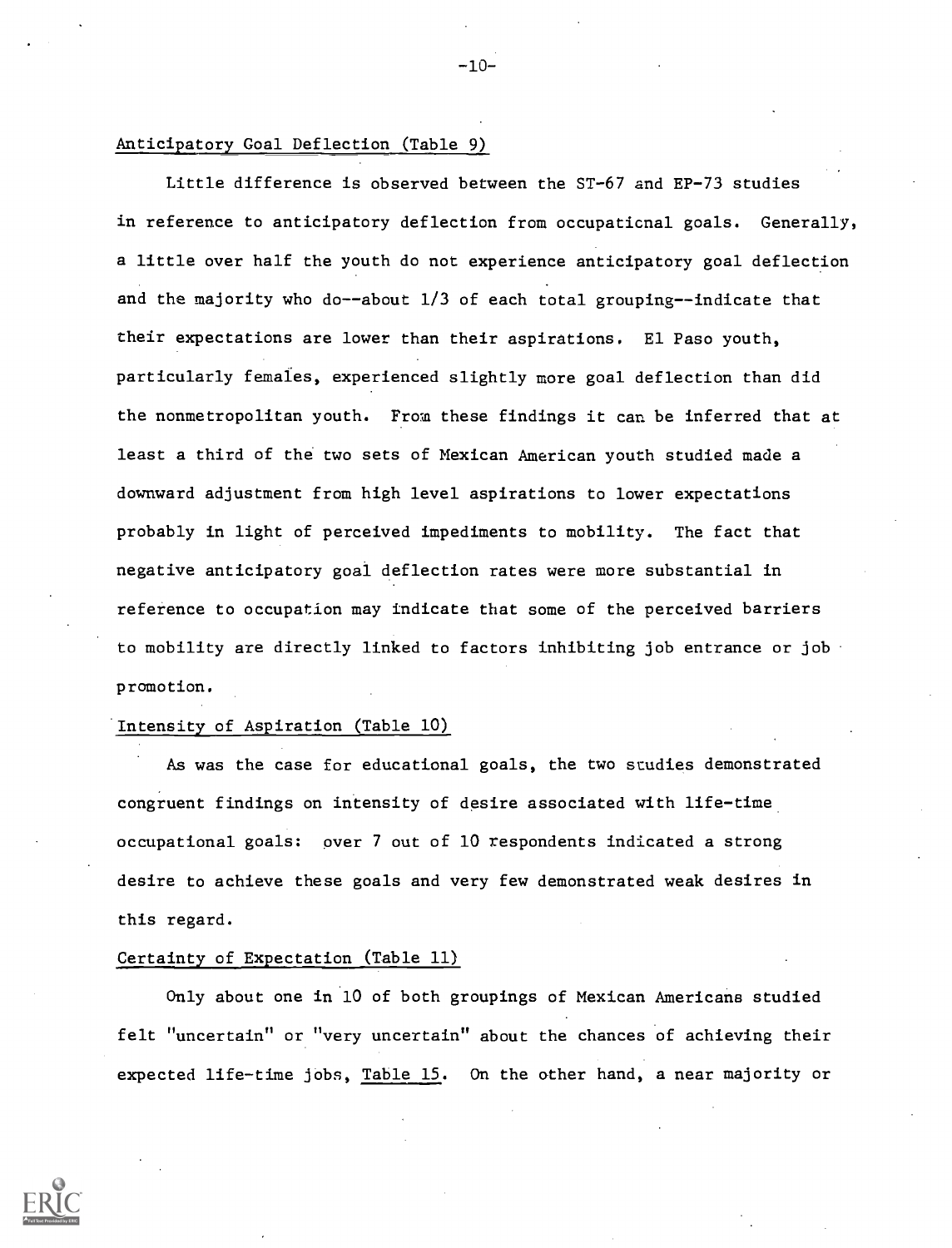majority of all groupings were "not very certain" about this. El Paso youth more often indicated a strong degree of certainty. Perhaps this observation reflects a bit of realism creeping into these youths' evaluations of the future. Past research has demonstrated that Mexican American youth tend to be less certain about achieving their status expectations than either Black or Anglo youth (Kuvlesky, Wright, and Juarez, 1971).

# Summary of Findings and Conclusions

Differences between the NM and M respondents were in general found to be statistically significant for both boys and girls relative to specific educational and occupational status projections types--this was the case for both aspirations and expectations, Table 12. In addition, statistically significant differences existed between the two samples of Mexican American youth in reference to intensity of educational aspiration and certainty of attainment of expected occupational attainment. No substantial intersample differences were observed in reference to anticipatory goal deflection in reference to either status area, in reference to certainty of attainment of occupational expectations, nor in reference to intensity of desire associated with educational goals.

Valid statistical differences were found; however, the question still remains as to how substantial and substantively significant these differences were. It is our judgment that these interpretations should be made at two levels of abstraction: variations of specific but meaningful kind and those of a broader kind. Our conclusions relative to differences of a specific kind--primarily in reference to type of occupational and educational status attainments are listed below in outline form. Within the context of our data it can be concluded that nonmetropolitan and



 $-11-$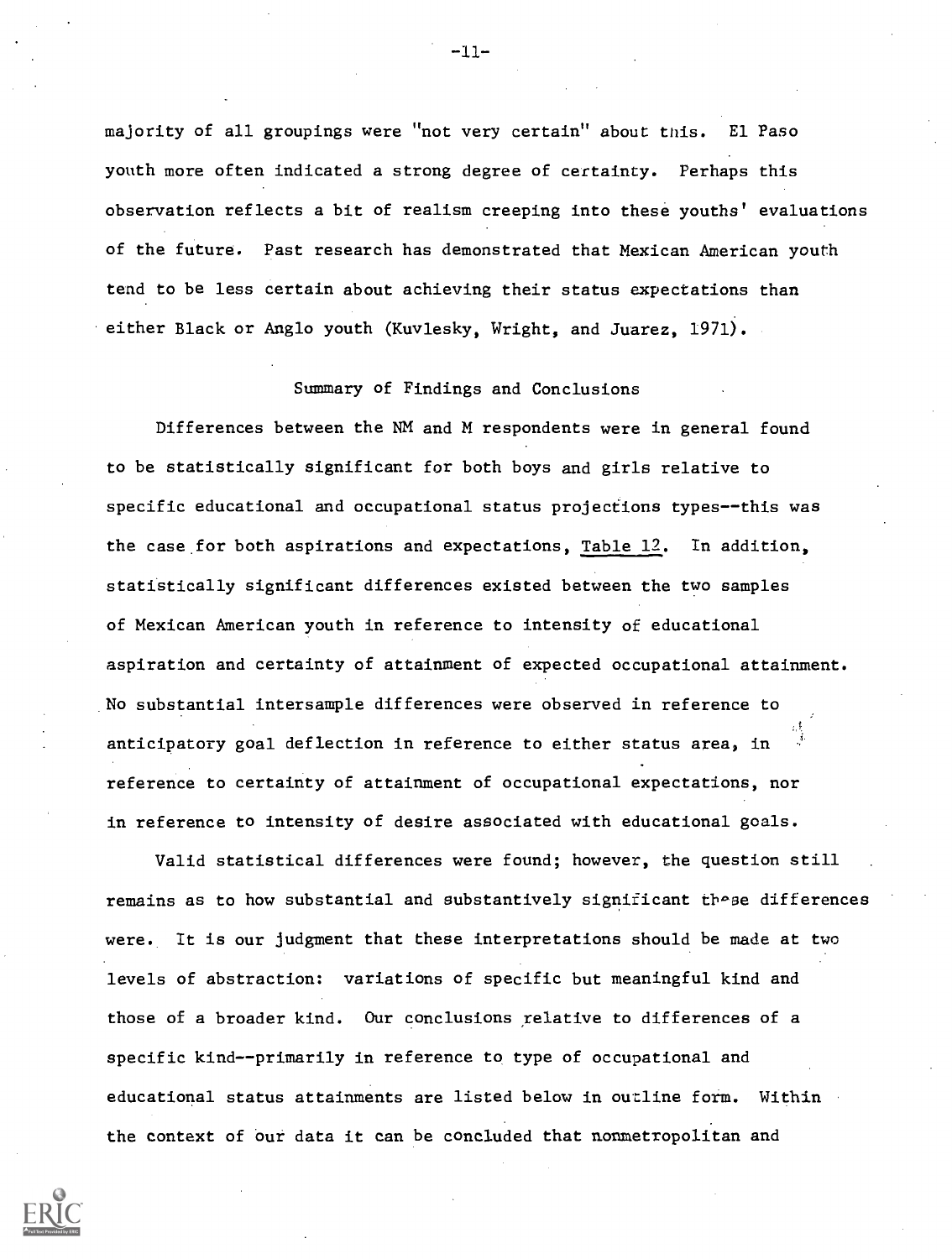metropolitan Mexican American youth differed in their status projections

as follows:

- (1) Metropolitan youth were more likely than the nonmetropolitan youth to desire and expect intermediate types of post-high school education. Conversely, nonmetropolitan youth were more likely to desire and expect low educational attainments-predominantly termination with high school graduation'.
- (2) Nonmetropclitan youth tended to have a stronger intensity of desire for the educational aspirations they maintained than did their metropolitan counterparts.
- (3) Differences in occupational aspirations and expectations of any significance occurred only within the subcategories of high level status: metropolitan youth desired higher prestige professional and technical jobs than did the nonmetropolitan, regardless of sex.
- (4) Metropolitan youth tended to be slightly more certain about attainment of their occupational expectations than were the nonmetropolitan.

Given the specific nonmetropolitan-metropolitan differences among our Mexican American respondents described above, some very important similarities were also observed, and these appear to be more significant than the moderate differences mentioned, particularly considering variations in time of study and age of respondent. These general patterns of similarity are illustrated by the selective summary of data appearing in Table 13 and are listed in outline form below:

#### Aspirations

- (1) Regardless of sex or place of residence, most Mexican American youth have high aspiration levels for educational and occupational attainment and have a strong intensity of desire for these goals.
- (2) Small proportions of Mexican American youth have low level aspirations, particularly in reference to job attainment.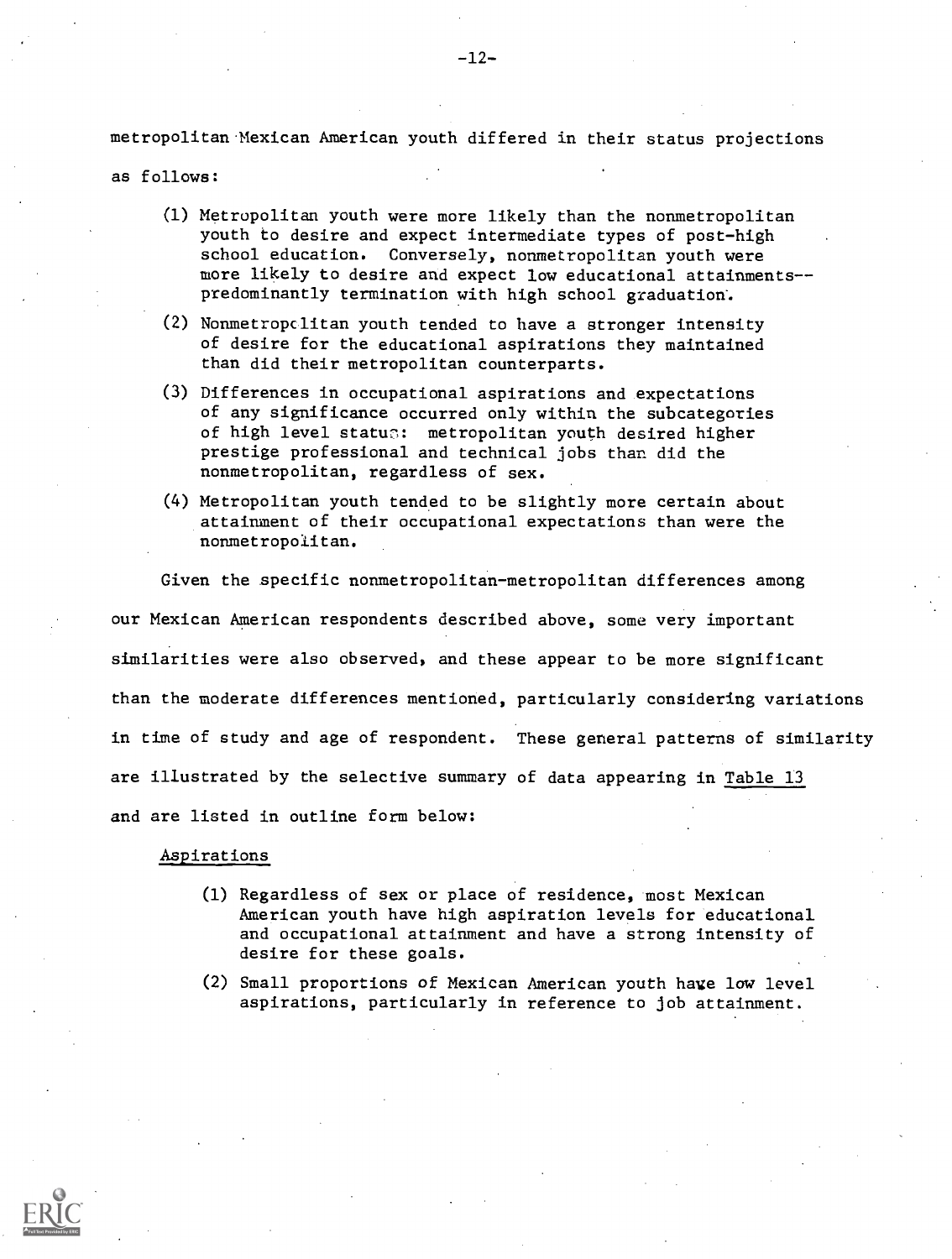#### Expectations

- (1) Many Mexican American youth--around 40% on the average- really expect to attain high levels of educational and occupational attainment and smaller, usually much smaller, proportions anticipate low status attainments. This is particularly the case in reference to occupational status attainment.
- (2) In general, both nonmetropolitan and metropolitan youth are polarized in reference to the certainty they feel about being able to attain the status levels they expect. A large number of youth of both types indicate they they "are not very certain" about this.

# Anticipatory Goal Deflection

Regardless of sex or place of residence, more than half of the Mexican American youth expected to attain the status levels they aspired to. When they did not, they tended to anticipate lower level of attainment than they desired.

## Discussion

In summary, we can conclude that the metropolitan and nonmetropolitan youth we studied are more alike than different in their aspirations and expectations for upward social mobility. A large majority want and expect intergenerational mobility and the vast majority indicate strong desires in this regard. What differences we did observe between nonmetropolitan and metropolitan youth were of slight to moderate magnitude and usually represented shifts of relatively small percentages of respondents among adjacent classification categories. Perhaps, the most significant of these specific variations was the higher rate of low level aspirations for education observed for the nonmetropolitan boys and girls. It is puzzling that these same respondents generally had stronger Aspirations: they aim a bit lower but generally have a greater desire to achieve their goals than the metropolitan youth. One should keep in mind that in a relative, intergenerational, sense even most of those

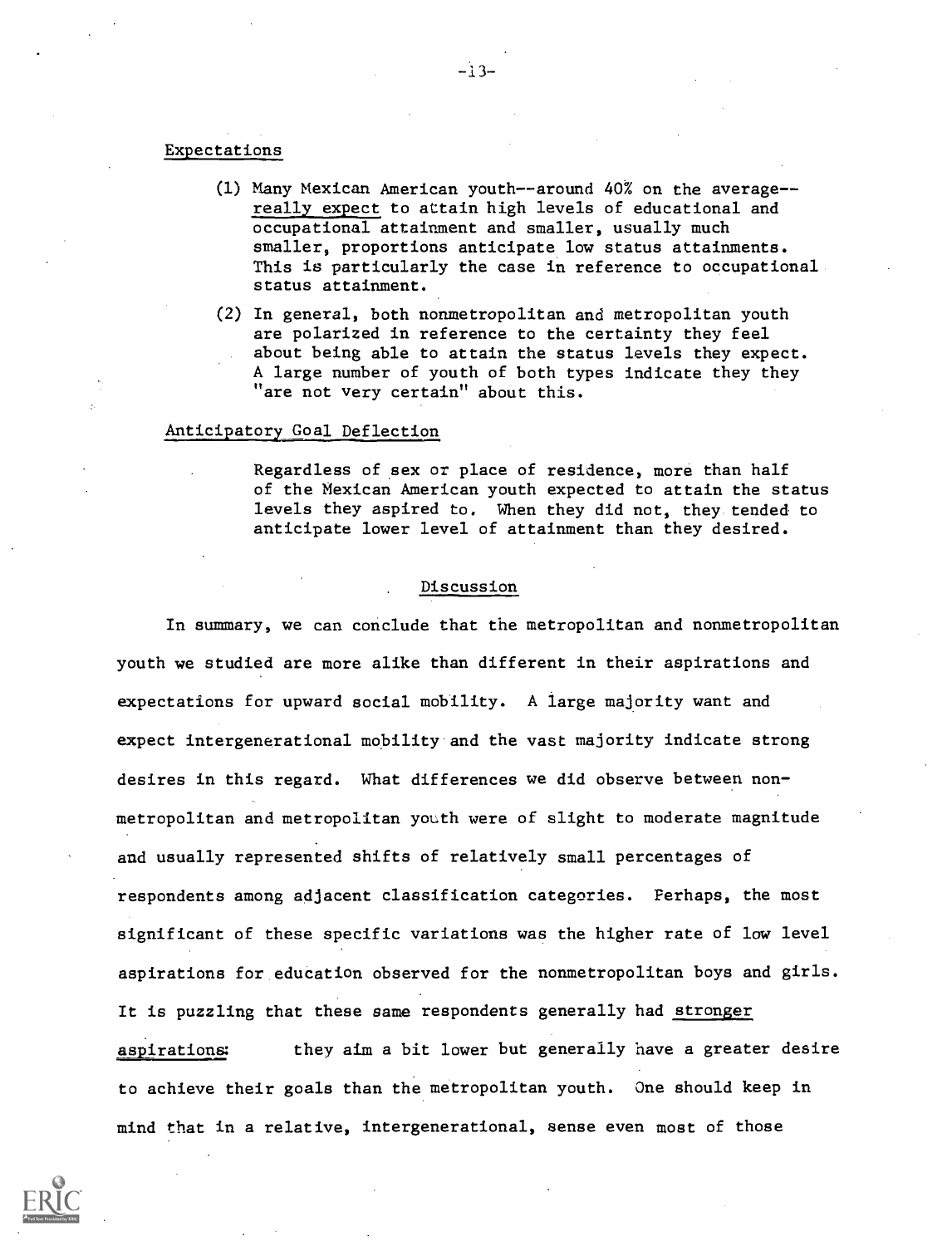labeled as having "low" aspirations would experience upward intergenerational social mobility if they achieved their goals. On the average their parents had only 5 years of schooling--very few of the Mexican American youth studied here either desired or expected to terminate their education before graduating from high school.

Support for the potential for generalizing these conclusions beyond the context of the data analyzed here exists from a recent study of metropolitan vocational-nonvocational students in Texas carried out by Schulman and his colleagues (1973) and from a study of Mexican American school-dropout age peers of our ST-67 respondents (Wages, 1970). The common findings of the currant research available indicate that the general conclusions we have drawn are in all probability valid for general populations of Mexican American teen-agers all along the Mexican border area of Texas. Of course, we could feel more certain of this if our M and NM samples were studied at the same point in historical time; however, we do have 1973 data comparable to our ST-67 set collected that will provide a basis for checking on the significance of this variable. Still, assuming no significant historical change occurred in the status projections of our 67 nonmetropolitan respondents,\* and that our generalizations are valid for all of South and Southwestern Texas, comparable studies need to be carried out on other, perhaps culturally different, Mexican American youth populations (i.e., California, Northern New Mexico and Southern Colorado, Chicago, and other parts of the U.S.) to determine how far these generalizations can be extended.

\*Examination of preliminary runs on still rough data from our equivalent ST-1973 data set indicate this to be a fairly safe assumption. For instance, the ST-73 and ST-67 respondents did not differ significantly in reference to educational projections (See Appendix, Table A-1).

 $-14-$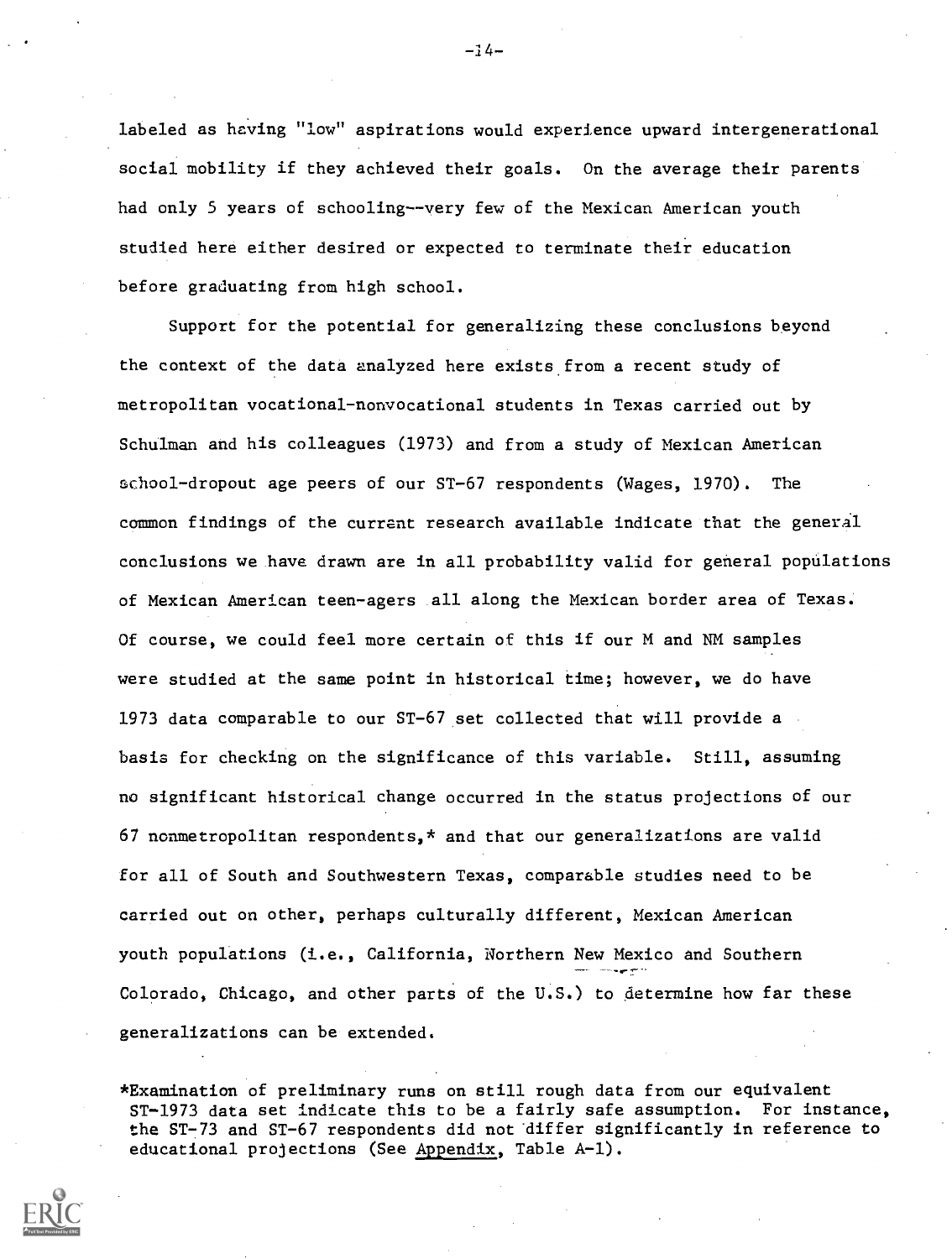Given the data at hand and the accumulated findings available, Mexican American youth in the "border area" of Texas appear very similar to other predominantly economically disadvantaged populations of Anglo, Black, and American Indian youth regardless of where they live (Kuvlesky, Wright, and Juarez,.1971; Stout, 1974). The implications of this conclusion for sociological theory and for the future of MeXican American youth will be discussed at length in a forthcoming report (Kuvlesky and Juarez, 1974).

-15-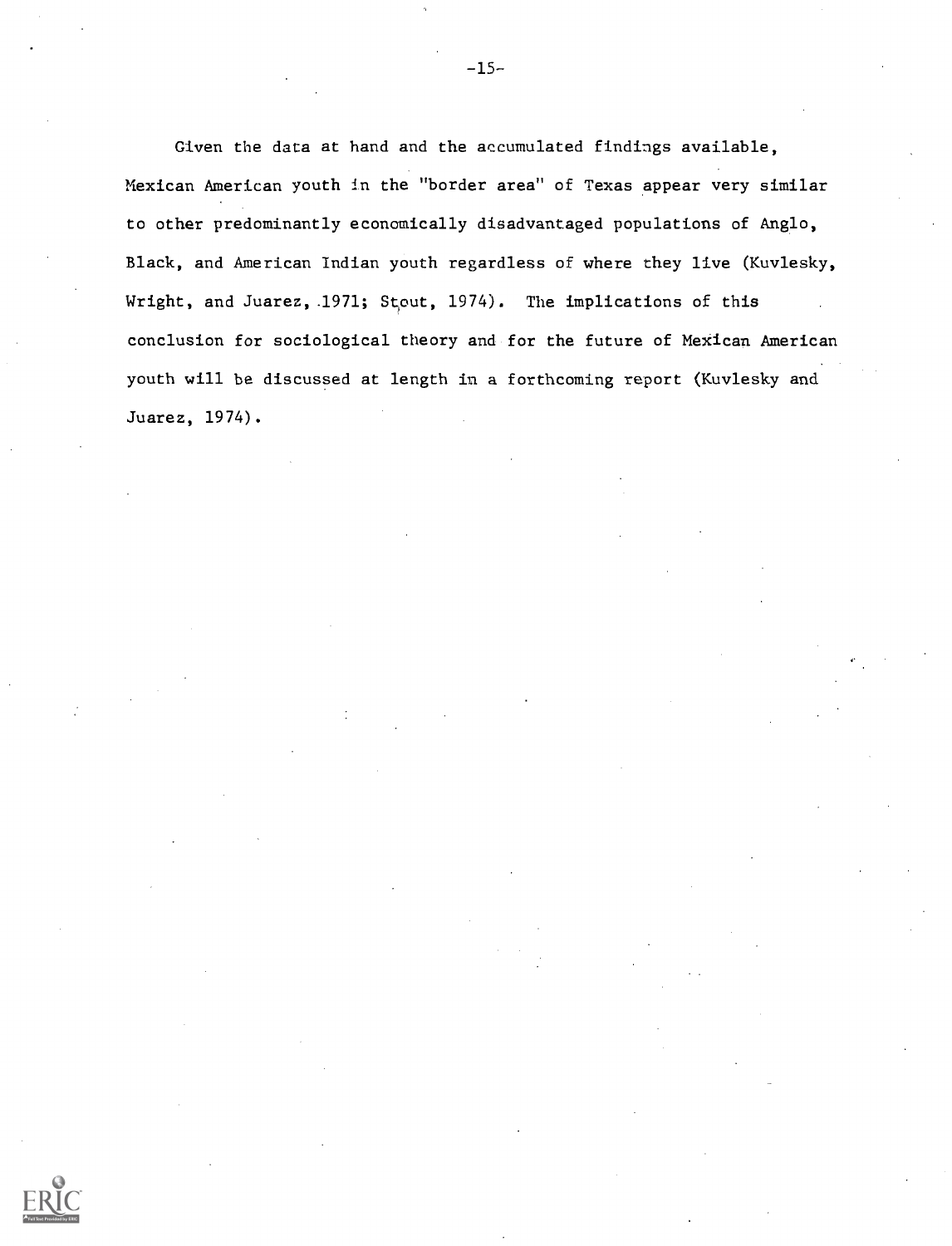#### **REFERENCES**

1974 William P. Kuvlesky and Rumaldo Z. Juarez, "Social Ambitions of Mexican American Youth: A Synthesis of Current Research." in J. Steven Picou and Robert E. Campbell, Career Behavior of Special Groups.

> Larry A. Stout and Everett D. Edington, "Navajo Adolescents' Projections for Status Attainment." Paper presented at the 1974 annual meetings of the Southwestern Sociological Association, Dallas, March.

- 1973 Cosby, Arthur G., Sharon Kirklin, Randall Dowdell, and William P. Kuvlesky, "Youth Status Projections in the South: Structured Annotations of Research Literature from Regional Research Project S-61." Texas A&M University, Department of Agricultural Economics and Rural Sociology.
	- Kuvlesky, William P., "Rural Youth: Current Status and Prognosis," in Youth in Contemporary Society (David Gottlieb, Editor) Chapter 13, pp. 321-345.
	- Venegas, Moises, "Educational and Occupational Aspirations and Expectations of El Paso High School Students." Unpublished Doctor of Education Dissertation, New Mexico State University, May.
	- Wright, David E., Esteban Salinas and William P. Kuvlesky, "Ambitions'and Opportunities for Social Mobility and Their Consequences for Mexican Americans as Compared with Other Youth," Chicanos and Native Americans: The Territorial Minorities (Kruszewski, Arciniega, de la Garza, Editor), Prentice Hall.
- 1971 Kuvlesky, William P., Dave Wright, and Rumaldo Juarez, "Status Projections and Ethnicity: A Comparison of Mexican American, Negro, and Anglo Youth," Journal of Vocational Behavior, 1, (April), pp. 137-151.
	- Wages, Sherry D., "Mexican-American Dropouts in the Valley--Their Reasons for Leaving School and Their Educational and Occupational Status Projections." Unpublished Master of Science Thesis, Texas A&M University, August.
- 1970 Hernandez, Deluvina, Mexican American Challenge to a Sacred Cow, Mexican American Cultural Center, Monograph No. 1 (March). University of California, Los Angeles.

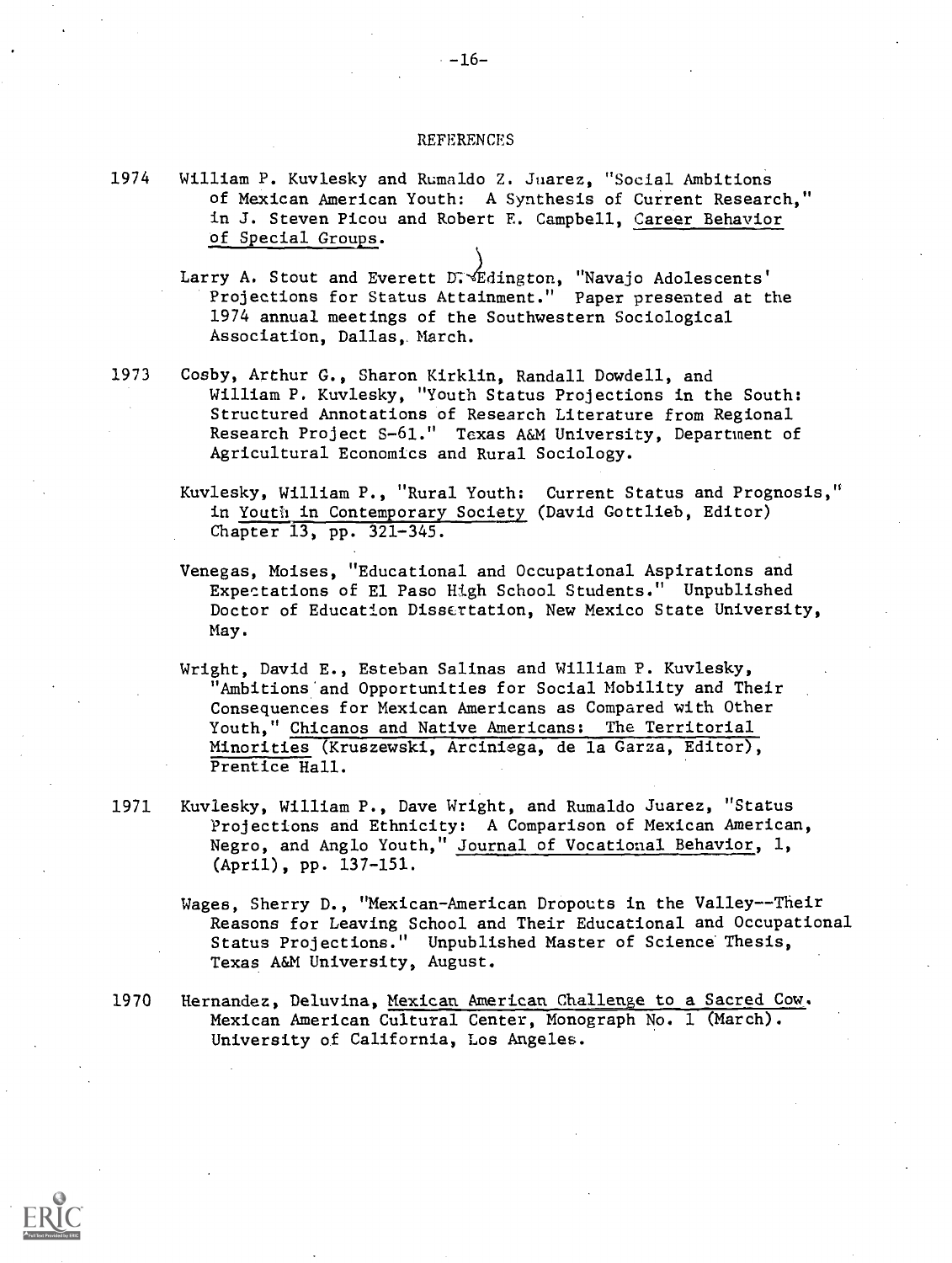- 1968 Kuvlesky, William P. and George W. Ohlendorf, "A Rural-Urban Comparison of the Occupational Status Orientations of Negro Boys," Rural Sociology, 33 (June), pp. 274-283.
	- Wright, David E., Jr., "Occupational Orientations of Mexican American Youth in Selected Texas Counties." Unpublished Master of Science Thesis, Texas A&M University.
- 1966 Heller, Celia S. Mexican American Youth: Forgotten Youth at the Crossroads. New York: Random House.

Kuvlesky, William P. and Robert C. Beeler, "A Clarification of the Concept 'Occupational Choice,'" <u>Rural Sociology</u>, 31 (September), pp. 265-276.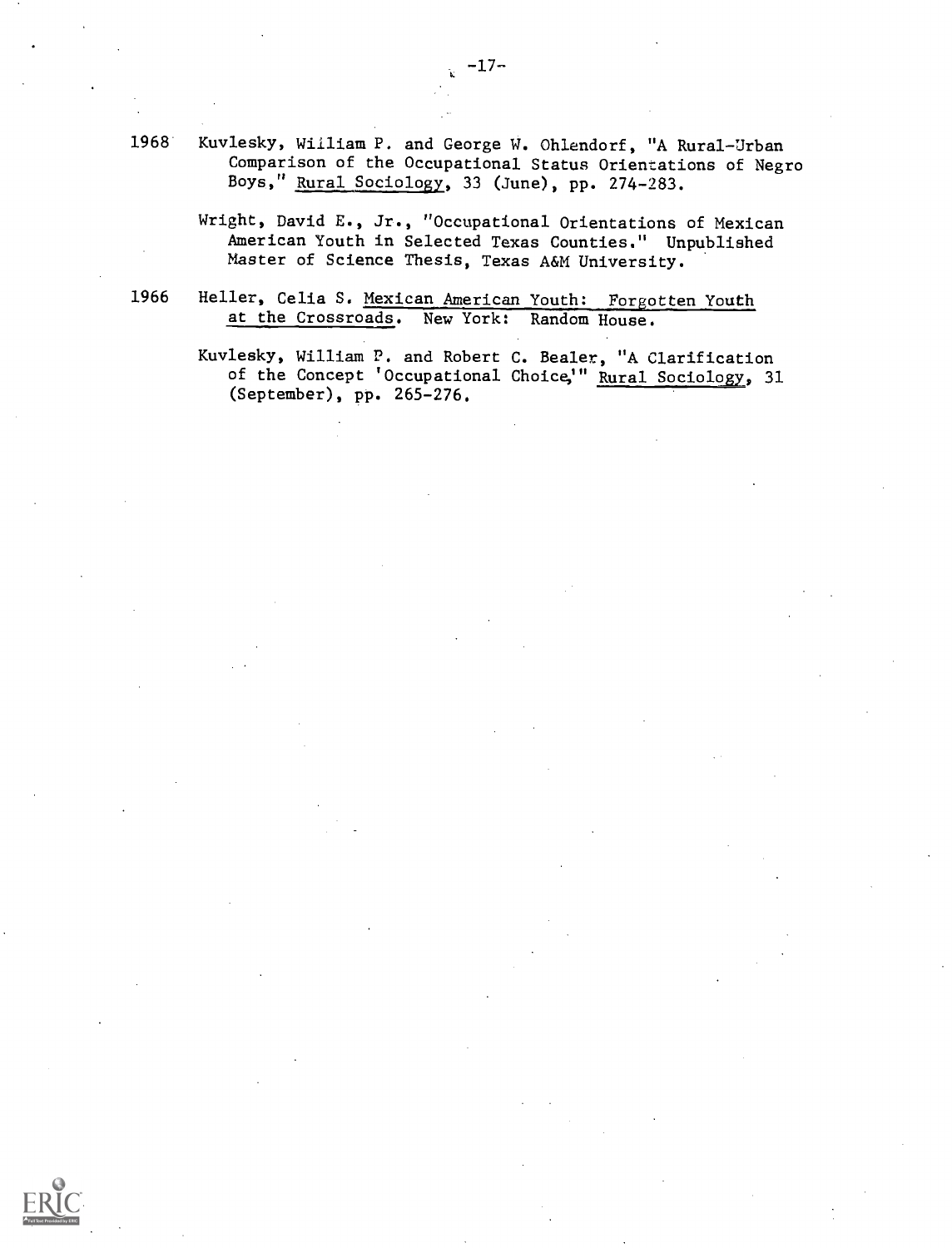|                         | in the Two Texas Mexican American High School Youth Studies |                 |                   |                  |                                  |
|-------------------------|-------------------------------------------------------------|-----------------|-------------------|------------------|----------------------------------|
| Study                   | Geographical<br>Area*                                       | School<br>Class | No. of<br>Schools | $N^{\star\star}$ | % Schools<br>Mexican<br>American |
| $ST-1967$<br>(Kuvlesky) | Border area<br>between Mission<br>& Eagle Pass - NM         | Soph.           |                   | 596              | 90%                              |
| $EP-1973$<br>(Venegas)  | $5\%$ sample - M                                            | Soph., Sr.      | 12                | 300              | $56\%$                           |

Table 1. Information on the Study Units, Schools, and Respondents Selected

\* Nonmetropolitan =  $NM$ ; Metropolitan = M.

\*\* Mexican American youth.

 $2 \text{ x}^2$ =26.6803, df=5, P<.001

Table 2. Comparison of Educational Aspirations Among Two Samples of Mexican American Youth By Sex.

| Educational<br>Aspiration<br>Level                      | Females<br>$ST-67$<br>$(N=306)$ | $EP-73$<br>$(N=153)$ | 2<br>Males <sup>®</sup><br>$ST-67$<br>$EP-73$<br>$(N=290)$<br>$(N = 147)$ |            |  |
|---------------------------------------------------------|---------------------------------|----------------------|---------------------------------------------------------------------------|------------|--|
| Low                                                     |                                 | %                    |                                                                           |            |  |
| Quit High School<br>Graduate From High School           | 0<br>(21)<br>21                 | $^{4}$ (13)<br>9     | $\mathbf 0$<br>(19)<br>19                                                 | 2(9)<br>7  |  |
| Intermediate                                            |                                 |                      |                                                                           |            |  |
| Graduate From High School<br>& Take Vocational Training | 12 <sup>2</sup>                 | 40                   | 19                                                                        | 33         |  |
| Graduate From a Junior<br>College                       | (28)<br>16                      | (44)<br>4            | (27)<br>8                                                                 | (36)<br>3  |  |
| High                                                    |                                 |                      |                                                                           |            |  |
| Graduate From a College<br>or University                | 30<br>(51)                      | 27<br>(42)           | 32(53)                                                                    | 26<br>(54) |  |
| Complete Graduate Study                                 | 21                              | 15                   | 21                                                                        | 28         |  |
| NO INFO                                                 | $\mathbf{0}$                    | 1                    | 1                                                                         | 1          |  |
| TOTAL                                                   | $\overline{100}$                | 100                  | $\overline{100}$                                                          | 100        |  |

-18-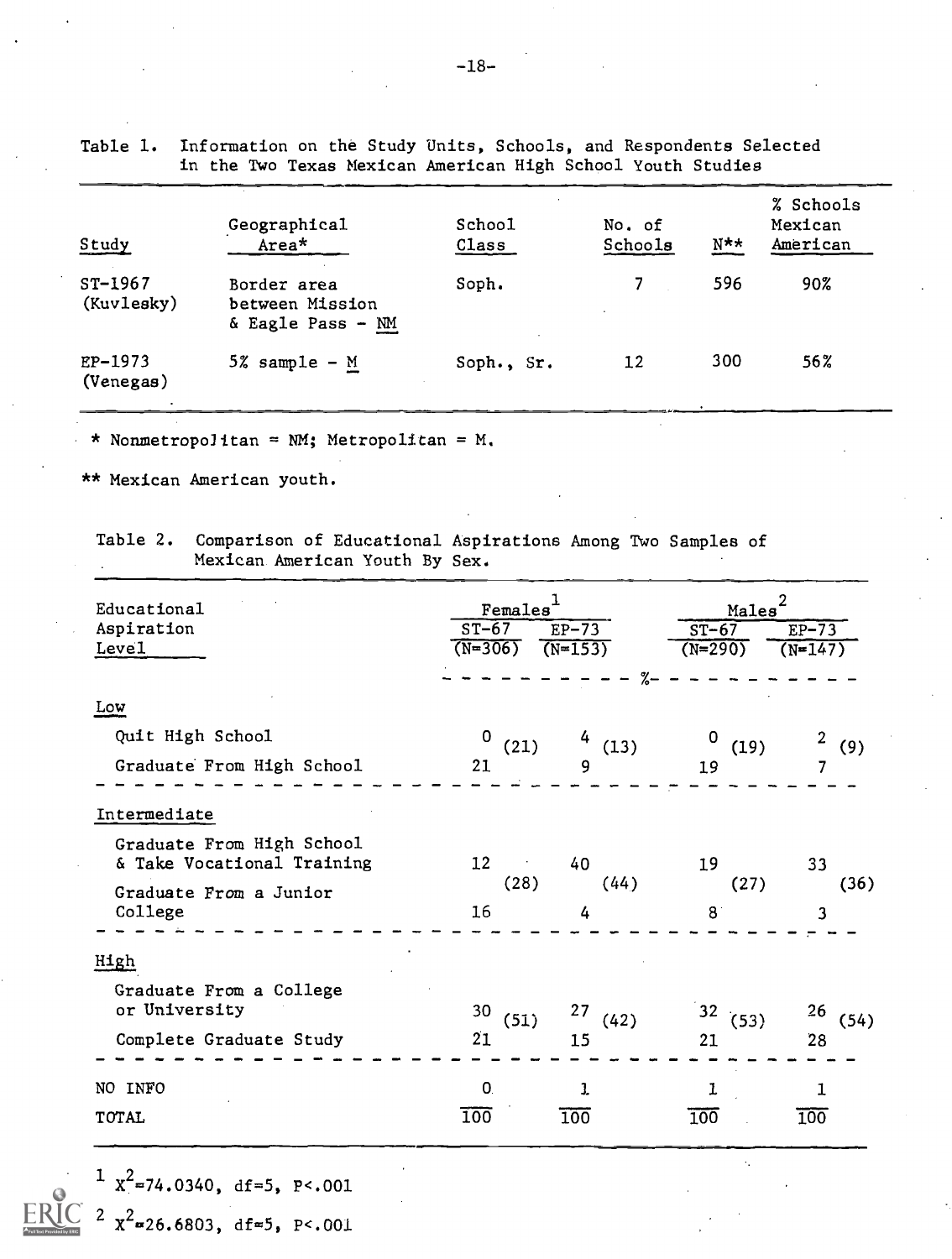| Educational<br>Expectation<br>Level                                                                       | $F$ emales <sup>1</sup><br>$ST-67$<br>$(N=306)$ | $EP-73$<br>$(N=153)$<br>$\frac{27}{76}$ | Males<br>$ST-67$<br>$(N=290)$ | 2<br>$EP-73$<br>$(N=147)$ |
|-----------------------------------------------------------------------------------------------------------|-------------------------------------------------|-----------------------------------------|-------------------------------|---------------------------|
| Low<br>Quit High School<br>Graduate From High School                                                      | $\mathbf{1}$<br>(32)<br>31                      | 3<br>(13)<br>10                         | $\bf{0}$<br>(31)<br>31        | (13)<br>10                |
| Intermediate<br>Graduate From High School<br>& Take Vocational Training<br>Graduate From a Junior College | 17<br>(31)<br>14                                | 50(55)<br>5                             | 19<br>(30)<br>11              | 35<br>(38)<br>3           |
| High<br>Graduate From a College or<br>University<br>Complete Graduate Study                               | 29<br>(37)<br>8                                 | 20<br>(30)<br>10                        | 30<br>(39)<br>9               | 32<br>(48)<br>16          |
| NO INFO<br>TOTAL                                                                                          | 0<br>100                                        | 2<br>100                                | $\mathbf{0}$<br>100           | ı<br>100                  |

Table 3. Comparison Educational Expectations of Two Samples of Mexican American Youth By Sex.

 $\frac{1}{x^2}$ =75.2935, df=5, P<.001

 $2x^2$ =47.1759, df=5, P<.001

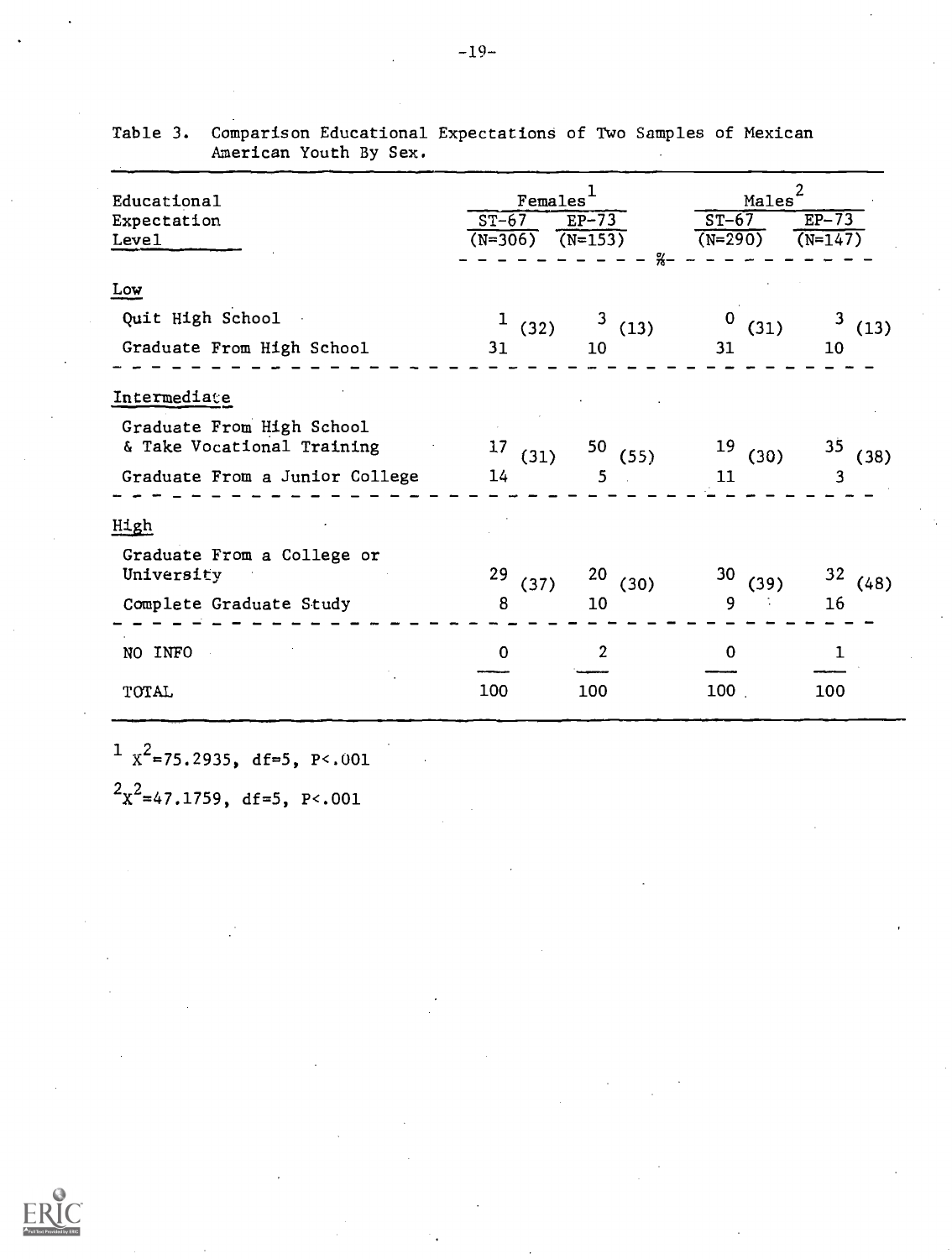| Nature of  | Females <sup>®</sup> |                      |                                          | Males                |  |  |
|------------|----------------------|----------------------|------------------------------------------|----------------------|--|--|
| Deflection | $ST-67$<br>$(N=306)$ | $EP-73$<br>$(N=153)$ | $ST-67$<br>$(N=290)$<br>$-\frac{9}{6}$ – | $EP-73$<br>$(N=147)$ |  |  |
| None       | 62                   | 61                   | 59                                       | 61                   |  |  |
| Positive   | 5                    | 7                    | 9                                        | 8                    |  |  |
| Negative   | 32                   | 29                   | 31                                       | 30                   |  |  |
| NO INFO    |                      | 3                    |                                          |                      |  |  |
| TOTAL      | 100                  | 100                  | 100                                      | 100                  |  |  |

Table 4. Comparison of Two Texas Samples of Mexican American Youth in Regards to Nature of Anticipatory Deflection From Educational Aspirations.

 $\frac{1}{2}$  X<sup>2</sup>=0.7043, df=2, P>.70<.80

 $2^2$   $x^2 = 0.2654$ , df=2, P>.80<.90

Table 5. Comparison of Two Texas Samples of Mexican American Youth in Regards to Their Intensity'of Educational Aspirations.

| Intensity        | Females <sup>®</sup> |                      |                                | Males                |  |  |
|------------------|----------------------|----------------------|--------------------------------|----------------------|--|--|
| Level            | $ST-67$<br>$(N=306)$ | $EP-73$<br>$(N=153)$ | $ST-67$<br>$(N=290)$<br>$-2 -$ | $EP-73$<br>$(N=147)$ |  |  |
| Strong           | 89                   | 63                   | 84                             | 59                   |  |  |
| Intermed late    | ់ 8                  | 19                   | 10                             | 21                   |  |  |
| Weak             | 3                    | 12                   | 5                              | 13                   |  |  |
| NO INFO          | 0                    | 6                    |                                |                      |  |  |
| TOTAL<br>$\cdot$ | 100                  | 100                  | 100                            | 100                  |  |  |

 ${}^{1}x^{2}$ =36.2353, df=2, P<.001

 $2x^2$ =25.6899, df=2, P<.001

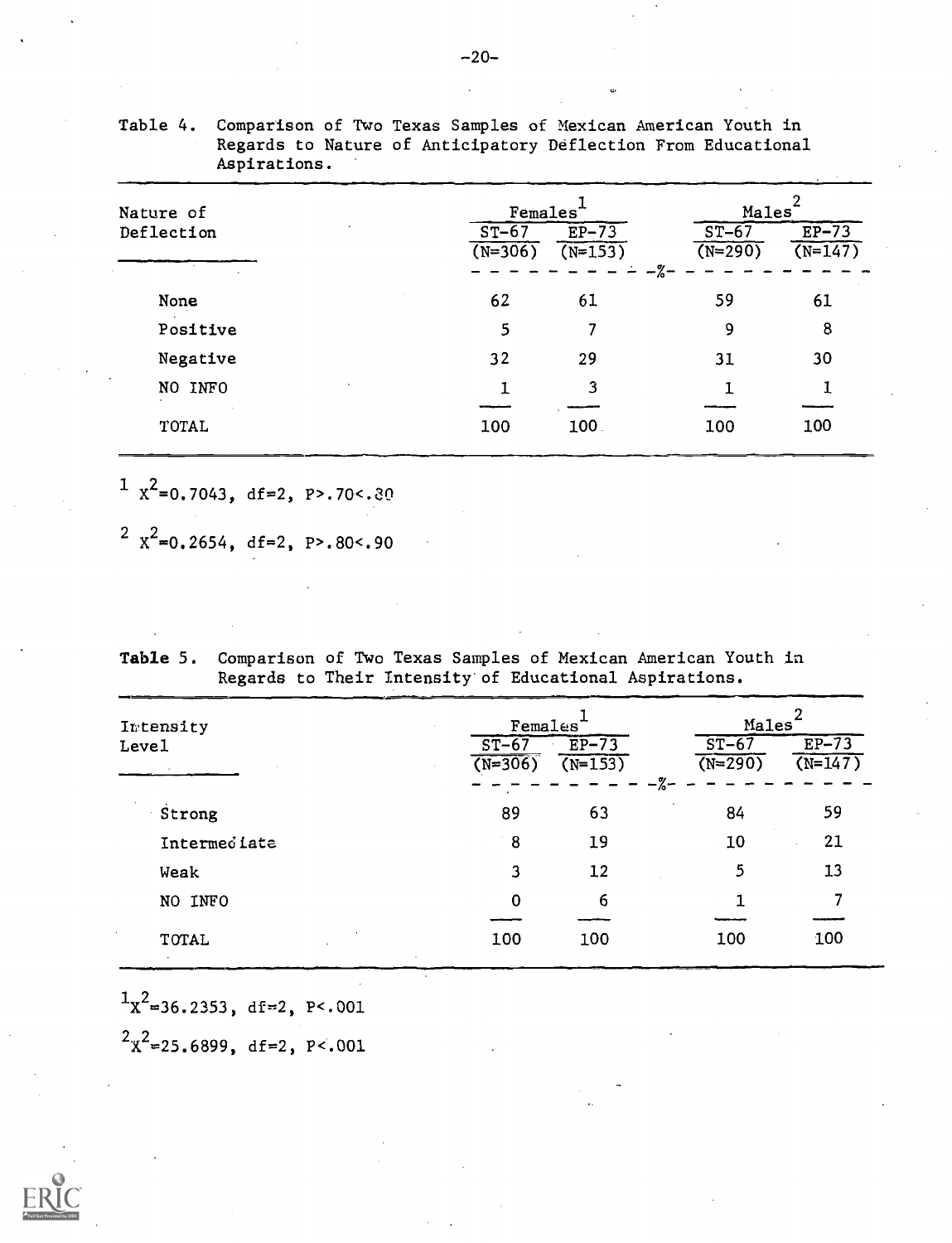| Certainty        | Females <sup>®</sup> |                      |                                 | Males                |  |
|------------------|----------------------|----------------------|---------------------------------|----------------------|--|
| Level            | $ST-67$<br>$(N=306)$ | $EP-73$<br>$(N=157)$ | $ST-67$<br>$(N=290)$<br>$-\% -$ | $EP-73$<br>$(N=143)$ |  |
| Very Certain     | 13                   | 12                   | 10                              | 22                   |  |
| Certain          | 37                   | 43                   | 39                              | 36                   |  |
| Not Very Certain | 44                   | 40                   | 45.                             | 34                   |  |
| Uncertain        | 5                    | 5                    | 5                               | 7                    |  |
| NO INFO          | 1                    | 0                    |                                 |                      |  |
| <b>TOTAL</b>     | 100                  | 100                  | 100                             | 100                  |  |

Table 6. Comparison of Two Samples of Mexican American Youth in Regards to Their Certainty of Educational Expectations.

 $1 x^2 = 1.6209$ , df=3, P>.50<.70

 $2^{2}$   $x^{2}=13.0368$ , df=3, P>.001<.01

| Table 7. | Comparison of Two Texas Samples of Mexican American Youth on |  |
|----------|--------------------------------------------------------------|--|
|          | Occupational Aspirations by Sex.                             |  |

| Occupational<br>Aspiration       | $ST-67$<br>$(\overline{N=279})$ | Males <sup>1</sup><br>$EP-73$<br>$(N=138)$<br>$-7 -$ | $\frac{\text{Females}^2}{\epsilon^2}$<br>$ST-67$<br>$(N=300)$ | $EF-73$<br>$(N=145)$ |
|----------------------------------|---------------------------------|------------------------------------------------------|---------------------------------------------------------------|----------------------|
| (1) High Professional            | 13                              | 20                                                   | 3                                                             | 12                   |
| (2) Low Professional             | 35 (54)                         | 24(59)                                               | 51(60)                                                        | 30 (63)              |
| $(3)$ Glamour<br>$\sim 10^{-11}$ | 6                               | 15                                                   | 6                                                             | 21                   |
| (4) Managerial                   | 8                               | 10                                                   |                                                               | 3                    |
| (5) Clerical, Sales              | 9<br>(37)                       | (36)<br>$\mathbf{1}$                                 | 29 (37)                                                       | 27(33)               |
| $(6)$ Skilled B.C.               | 20                              | 25                                                   | 7                                                             | 3                    |
| Operatives<br>(7)                | 4                               | 4                                                    |                                                               | 3                    |
| (8) Laborers                     | 5 <sub>1</sub><br>(9)           | (5)<br>$\mathbf{1}$                                  | $\mathbf 0$<br>(3)                                            | 1(4)                 |
| (9) Housewife                    | 0                               | $\Omega$                                             | 2                                                             | 0                    |
| TOTAL                            | 100                             | 100                                                  | 100                                                           | 100                  |
| No Information                   | 11                              | 5                                                    | 6                                                             | 12                   |

 $1 x^2$ =28.44, df=6, P<.001



 $2 x^2 = 50.31$ , df=6, P<.001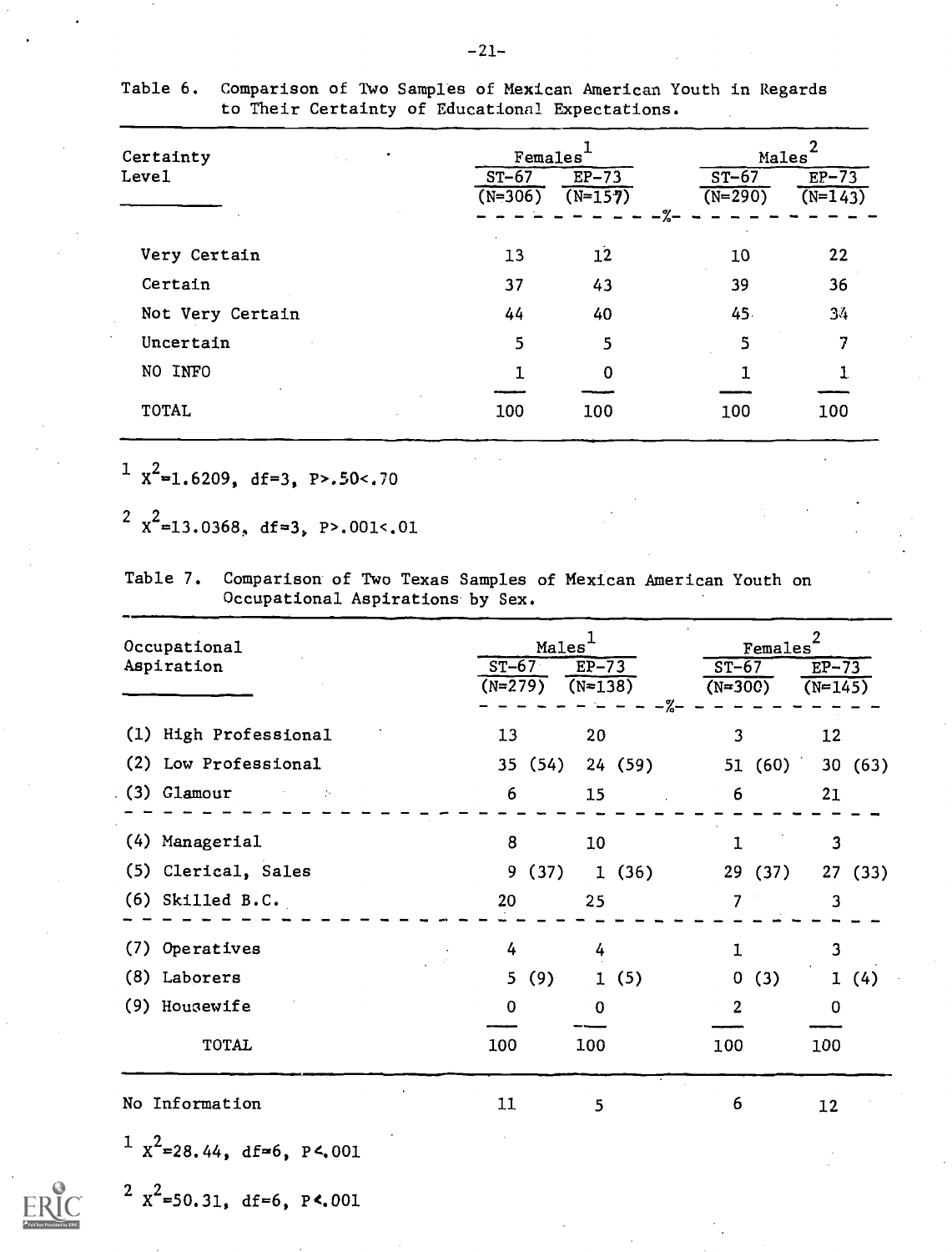| Occupational          | Males <sup>1</sup> |           |           | Females |             |            |             |         |
|-----------------------|--------------------|-----------|-----------|---------|-------------|------------|-------------|---------|
| Expectation           |                    | $ST-67$   | $EP-73$   |         | $ST-67$     |            | $E_{P-73}$  |         |
|                       |                    | $(N=279)$ | $(N=138)$ | $-\% -$ | $(N = 300)$ |            | $(N = 145)$ |         |
| (1) High Professional | 6                  |           | 11        |         | 2.          |            | 4           |         |
| (2) Low Professional  |                    | 31(40)    |           | 22(40)  |             | 31(36)     |             | 28 (40) |
| $(3)$ Glamour         | 3                  |           | 7         |         | 3           |            | 8           |         |
| (4) Managerial        | 12                 |           | 11        |         |             |            | 3           |         |
| (5) Clerical, Sales   |                    | 11(47)    |           | 3(36)   |             | 41(50)     |             | 43 (51) |
| $(6)$ Skilled B.C.    | 24                 |           | 32        |         | 8           | $\sim 100$ | 5           |         |
| (7) Operatives        | 6                  |           | 4         |         |             |            | 2           |         |
| (8) Laborers          |                    | 7(13)     |           | 10(14)  |             | 2(14)      |             | 1(9)    |
| (9) Housewife         | $\mathbf 0$        |           | 0         |         | 11          |            | 6           |         |
| <b>TOTAL</b>          | 100                |           | 100       |         | 100         |            | 100         |         |
| No Information        | 11                 |           | 5         |         | 6           |            | 12          |         |

| Table 8. Comparison of Two Texas Samples of Mexican American Youth on |  |
|-----------------------------------------------------------------------|--|
| Occupational Expectations by Sex.                                     |  |

 $\frac{1}{x^2}$ =26.67, df=6, P<.001

<sup>2</sup>  $x^2$ =14.66, df=7, P>.01<.05

Table 9. A Comparison of Anticipatory Occupational Goal Deflection For Two Texas Samples of Mexican American Youth

| Goal              |                      | Males <sup>®</sup>   |                                             |                         |
|-------------------|----------------------|----------------------|---------------------------------------------|-------------------------|
| Deflection        | $ST-67$<br>$(N=279)$ | $EP-73$<br>$(N=125)$ | Females<br>$ST-67$<br>$(N=300)$<br>$- \% -$ | $E_{P-73}$<br>$(N=137)$ |
| None              | 62                   | 59                   | 62                                          | 54                      |
| $+$ (A E)         | 9                    | 9                    | 6                                           | 12                      |
| $-$ (A E)         | 29                   | 32                   | 32                                          | 34                      |
| <b>TOTAL</b>      | 100                  | 100                  | 100                                         | 100                     |
| Information<br>No | 11                   | 18                   | 6                                           | 20                      |
|                   |                      |                      |                                             |                         |

1 Males:  $X^2 = 0.37$ , df=2, P>.70<.80

2 Females:  $x^2 = 5.90$ , df=2, P>.01<.05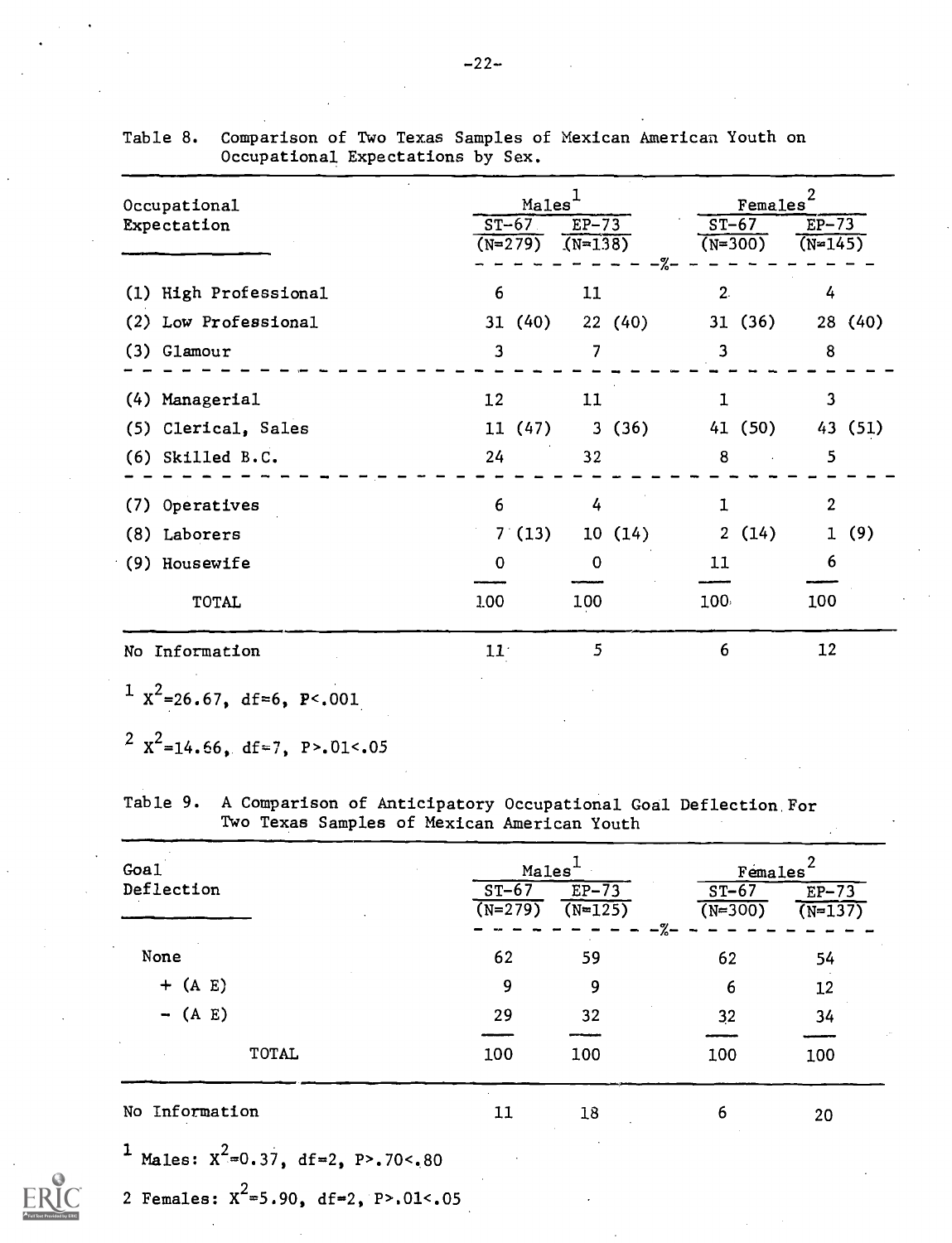| Level of                         | Males                |                      | Females <sup>®</sup>        |                                 |  |
|----------------------------------|----------------------|----------------------|-----------------------------|---------------------------------|--|
| Intensity                        | $ST-67$<br>$(N=288)$ | $EP-73$<br>$(N=141)$ | $ST-67$<br>$(N=305)$<br>-%– | $EP-73$<br>$\overline{(N=153)}$ |  |
| Strong                           | 69                   | 72                   | 72                          | 70                              |  |
| Intermediate                     | 29                   | 24                   | 24                          | 21                              |  |
| Weak                             | $\overline{2}$       | 4                    | 4                           | 9                               |  |
| TOTAL                            | 100                  | 100                  | 100                         | 100                             |  |
| No Information                   | $\overline{2}$       | 12                   |                             | 4                               |  |
| $1 x^2 = 2.45$ , df=2, .30>P>.20 |                      |                      |                             |                                 |  |

Table 10. Comparison of Two Populations of Mexican American Youth From Texas by Sex on Intensity of Occupational Aspiration.

 $2^{2}$   $x^{2}$  = 5.36, df=2, .10>P>.05

Table 11. A Comparison of Two Texas Populations of Mexican American Youth on Certainty of Attaining Expected Life-Time Occupation by Sex.

| Degree of<br>Certainty                  | Males<br>$ST-67$<br>$(N=279)$ | $EF-73$<br>$(N=139)$ | Females <sup>®</sup><br>$ST-67$<br>$(N=297)$ | $EP-73$<br>$(N=151)$ |
|-----------------------------------------|-------------------------------|----------------------|----------------------------------------------|----------------------|
| (1) Very Certain and Certain            | 36                            | 52                   | ∙%–<br>32                                    | 48                   |
| (2) Not Very Certain                    | 54                            | 44                   | 58                                           | 44                   |
| (3) Uncertain or Very Uncertain         | 10                            | 8                    | 10                                           | 8                    |
| <b>TOTAL</b><br>$\sim$                  | 100                           | 100                  | 100                                          | 100                  |
| No Information                          | 11                            | 8                    | 9                                            | 6                    |
| $1 x^2 =$<br>7.89, $df = 2$ , .02>P>.01 |                               |                      |                                              |                      |

 $2^2$   $x^2$  = 11.44, df=2, .01>P>.001

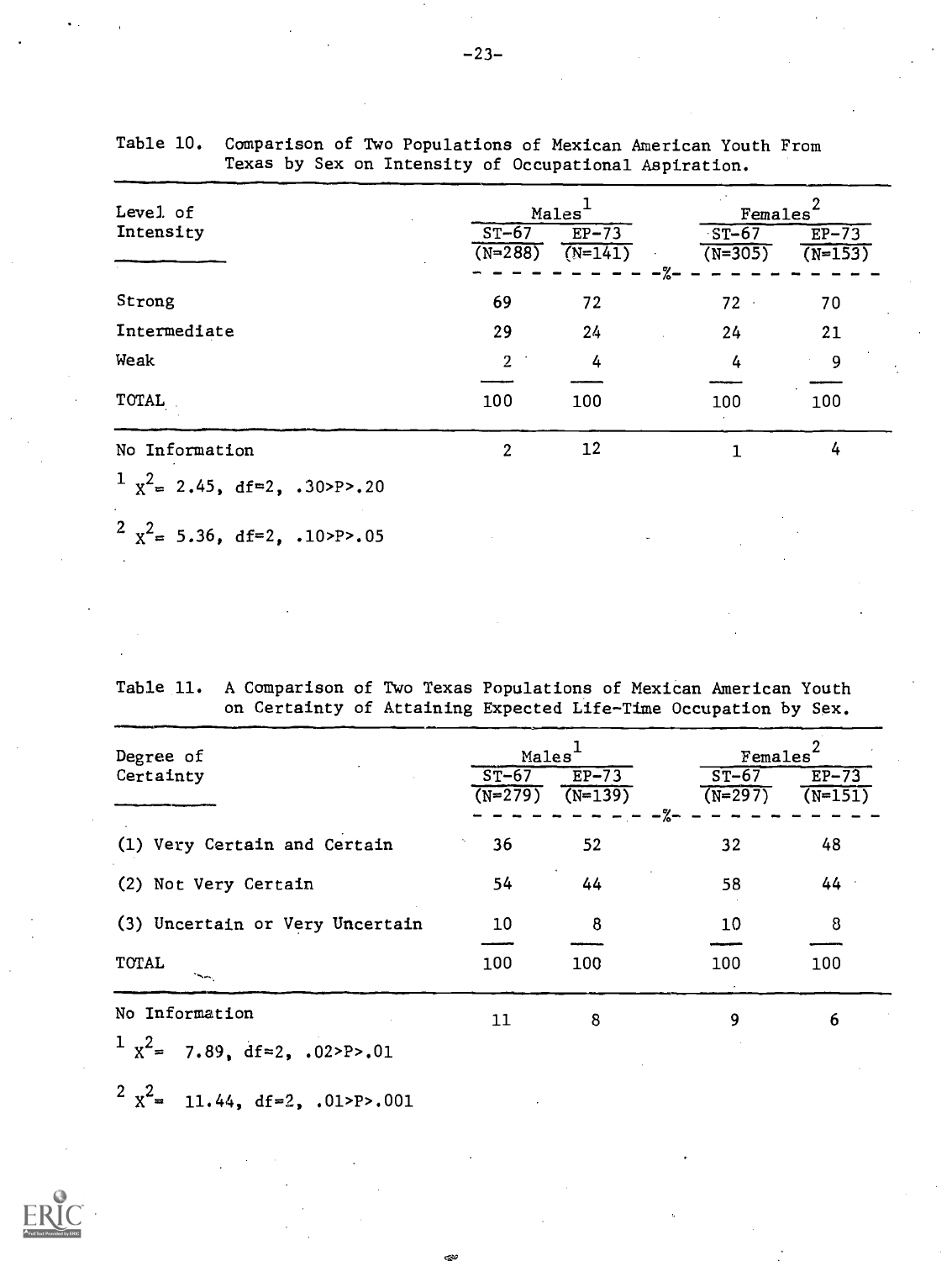| Status Projection Elements | Statistically Significant Differences <sup><math>\triangle</math></sup><br>Males | Females |
|----------------------------|----------------------------------------------------------------------------------|---------|
| Education                  |                                                                                  |         |
| Aspirations                | yes                                                                              | yes     |
| Expectations               | yes                                                                              | yes     |
| AGD                        | no                                                                               | no      |
| Intensity - Aspirations    | yes                                                                              | yes     |
| Certainty - Expectations   | no                                                                               | no      |
| Occupation                 |                                                                                  |         |
| Aspirations                | yes                                                                              | yes     |
| Expectations               | yes                                                                              | no      |
| AG D                       | no                                                                               | no      |
| Intensity - Aspirations    | no:                                                                              | no      |
| Certainty - Expectations   | no                                                                               | no      |
|                            |                                                                                  |         |

 $\frac{1}{2}$ Significant at the .001 level of P according to results of  $x^2$ . This low level of P was selected to be conservative in concluding a difference existed as a result' of differences in time of study involved between the two samples.

Table 12. Summary of Statistical Test Results on Differences on Status Projection Elements Between the ST-67 and EP-73 Samples of Mexican American Youth.

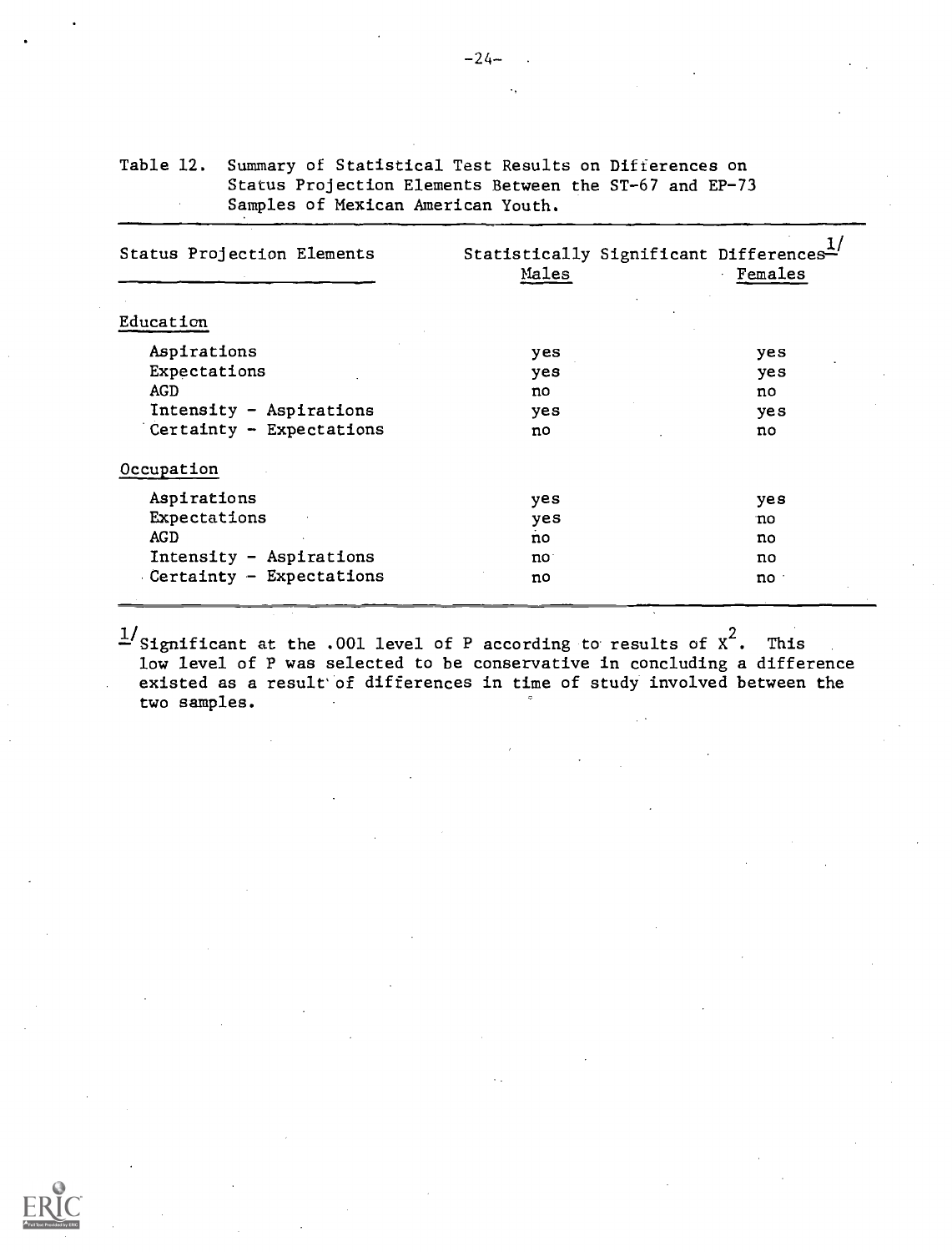|                          |         | Males              |                    | Females |  |
|--------------------------|---------|--------------------|--------------------|---------|--|
|                          | $ST-67$ | $E\overline{P-73}$ | $\overline{ST-67}$ | $EP-73$ |  |
|                          |         |                    | $\%$ -             |         |  |
| <b>High Aspirations</b>  |         |                    |                    |         |  |
| Education                | 53      | 54                 | 51                 | 42      |  |
| Job                      | 54      | 59                 | 60                 | 63      |  |
| Low Aspirations          |         |                    |                    |         |  |
| Education                | 21      | 13                 | 19                 | 9       |  |
| Job                      | 9       | 5                  | 3                  | 4       |  |
| <b>High Expectations</b> |         |                    |                    |         |  |
| Education                | 39      | 48                 | 37                 | 30      |  |
| Job                      | 40      | 40                 | 36                 | 40      |  |
| Low Expectations         |         |                    |                    |         |  |
| Education                | 31      | 13                 | 32                 | 13      |  |
| Job                      | 13      | 14                 | 14                 | 9       |  |
| Anticipatory Goal Defl.  |         | (none)             |                    |         |  |
| Education                | 59      | 61                 | 62                 | 61      |  |
| Job                      | 62      | 59                 | 62                 | 54      |  |
|                          |         |                    |                    |         |  |
| Strong Intensity - Asp.  |         |                    |                    |         |  |
| Education                | 84      | 59                 | 89                 | 63      |  |
| Job                      | 69      | 72                 | 72                 | 70      |  |
| Certain - Expectations   |         |                    |                    |         |  |
| Education                | 49      | 58                 | 50                 | 55      |  |
| Job                      | 36      | 52                 | 32                 | 48      |  |

| Table 13. Summary of Comparative Observations on Nonmetropolitan and |  |
|----------------------------------------------------------------------|--|
| Metropolitan Mexican American Youth From Texas                       |  |